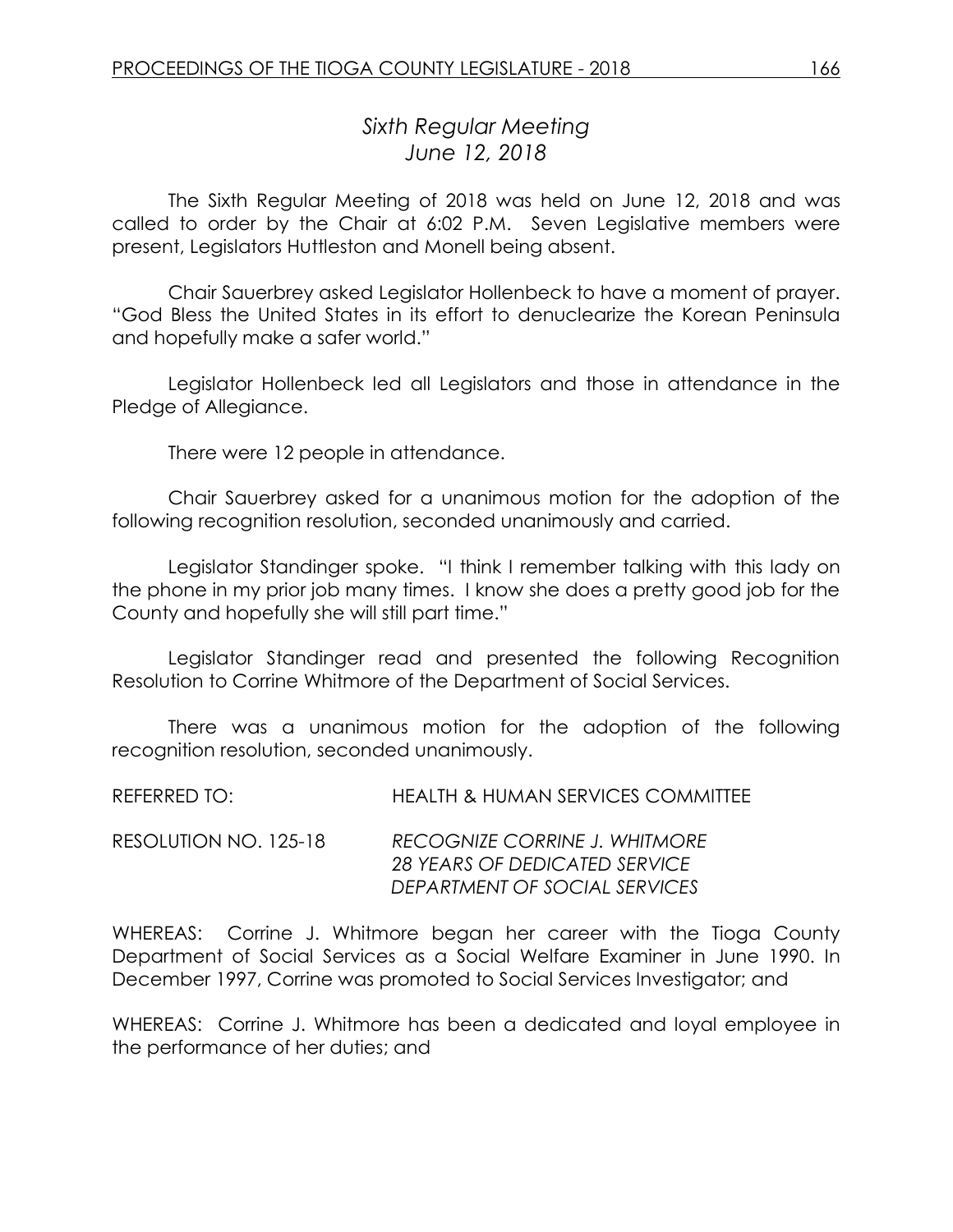## 167 PROCEEDINGS OF THE TIOGA COUNTY LEGISLATURE - 2018

WHEREAS: Corrine J. Whitmore has shown the highest levels of reliability, trust, loyalty and competence in the performance of her duties; and

WHEREAS: Corrine J. Whitmore will retire on June 30, 2018; now therefore be it

RESOLVED:That the Tioga County Legislature, on its own behalf, as well as on behalf of the citizens of Tioga County, express sincere gratitude to Corrine J. Whitmore for her twenty-eight years of dedicated and loyal service to the Tioga County Department of Social Services and its most vulnerable citizens; and be it further

RESOLVED: That this resolution be spread upon the minutes of this meeting and a certified copy be presented to this loyal, dedicated and outstanding employee, Corrine J. Whitmore.

ROLL CALL VOTE

Unanimously Yes – Legislators Hollenbeck, Mullen, Sauerbrey, Roberts, Standinger, Sullivan and Weston.

No – None.

Absent – Legislators Huttleston and Monell.

RESOLUTION ADOPTED UNANIMOUSLY.

Legislator Standinger spoke. "You are going to have a new best friend and it is the mailman when he brings your check every month. All you have to do is keep breathing and you get it. Congratulations."

Shawn Yetter, Commissioner of Social Services spoke. "I will be nice. I will not talk about getting stuck on back roads and how you manage to get vehicles unstuck or walking in on naked clients, we will not talk about those kind of things. I looked back at your original application and the comments made about your interview for Social Welfare Examiner, which was held on May 4, 1990 and Patrick Ayres wrote, "she wants to be an examiner as likes to work with people because she relates well with them, likes to make people happy, but would follow the rules". This statement made 28 years ago before you were even hired sums up the value that you have brought to our Department. You consistently make sure the rules are followed while always applying the human compassion and empathy that makes for an exemplary employee.

"Corrine is also in a position where she had to learn how to be tough when empathy had not been earned. People do not particularly enjoy being questioned about fraudulent activities yet in all my years as Commissioner I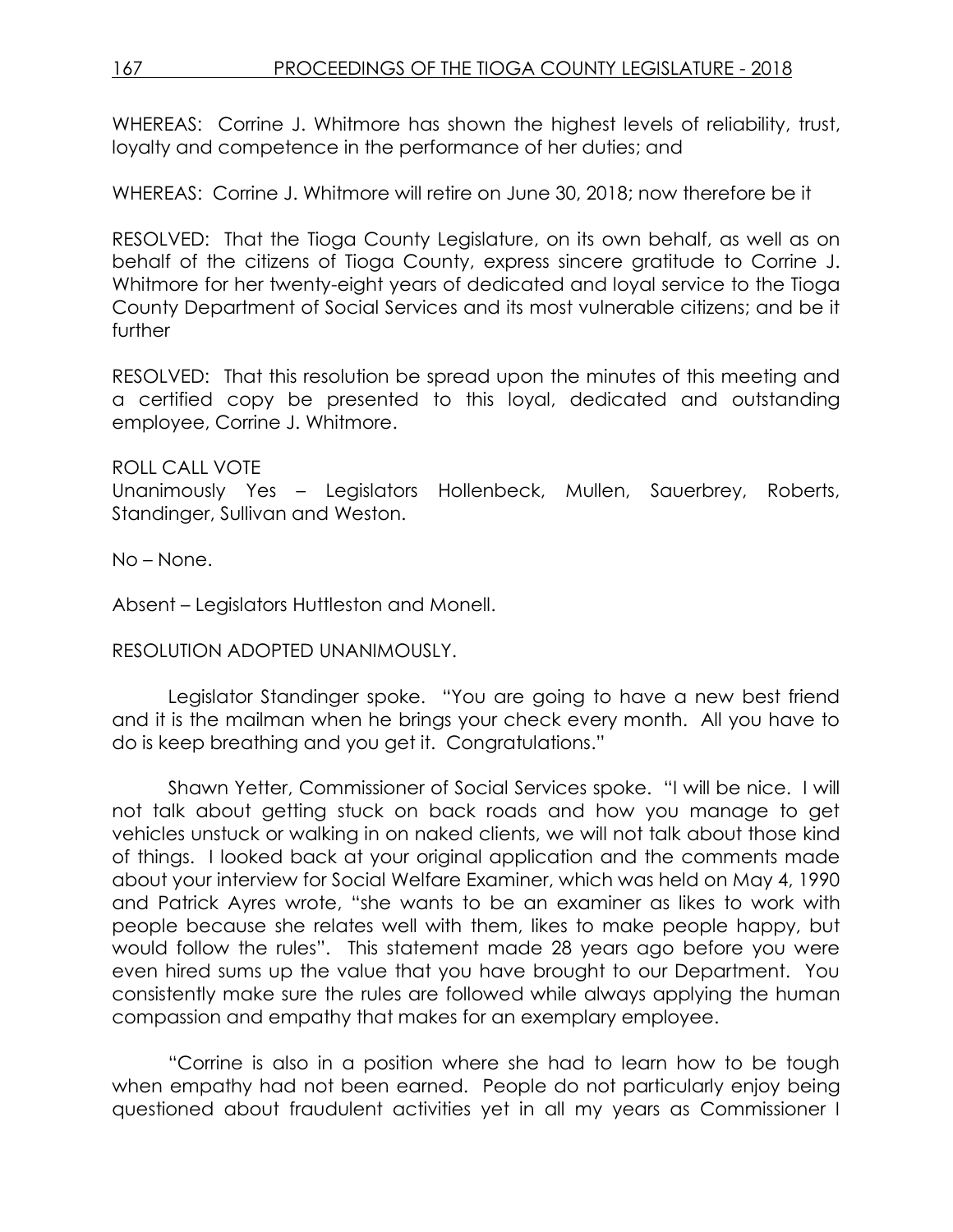never once received a complaint on how Corrine conducted herself. Over the years because of your strengths I have called upon Corrine to handle some very challenging situations for which I knew she would be the right person. She always took on these assignments without complaint. As I shared when we celebrated her 25th year anniversary with the County these out of the box requests can range from stepping in to cover workload needs in other Divisions, to taking on the role of Case Manager and helping a client deal with their darkest days of addiction. Corrine will do whatever is asked and always walks away from the situation having succeeded with the task at hand.

"Corrine has also represented Tioga County very well in her involvement with the New York Welfare Fraud Investigator's Association serving as an officer and regional representative over the years. She comes from a family where the love of public service and advocacy comes naturally to her and I am grateful that we as an Agency and the people we serve were the recipients of that service for so many years. Thank you for your 28 years of dedicated services to Tioga County and you have earned a long and healthy retirement in which to spoil your grandchildren."

Corrine Whitmore spoke. "First off it has been an honor working for you guys. Shawn did mention a few of my episodes when I have been out visiting people and it is always a challenge, and just when you think you have seen everything and dealt with everything there is more out there to be seen and done. Working for Shawn has been tremendous. He is so easy to work for and he understands both where I am going from as a Fraud Investigator, but he also understands the clients that we deal with. They are what is first and foremost and then getting your tax money back is definitely the next part of my job. I just want to thank you guys for allowing me this position and I hope to succeed further on."

Legislator Standinger read and presented the following Proclamation on Lyme Disease Awareness Month to Lisa McCafferty, Public Health Director.

Legislator Standinger spoke. "I just want to say that this Lyme disease issue is pretty prevalent in Tioga County and elsewhere. There is a man seated to my right that experienced it first hand and I am sure he would tell you that it is not a pretty thing to go through."

> County of Tioga EXECUTIVE PROCLAMATION

WHEREAS: Public Health reminds you as the weather gets warmer increased outdoor activities begin taking place where ticks abound; and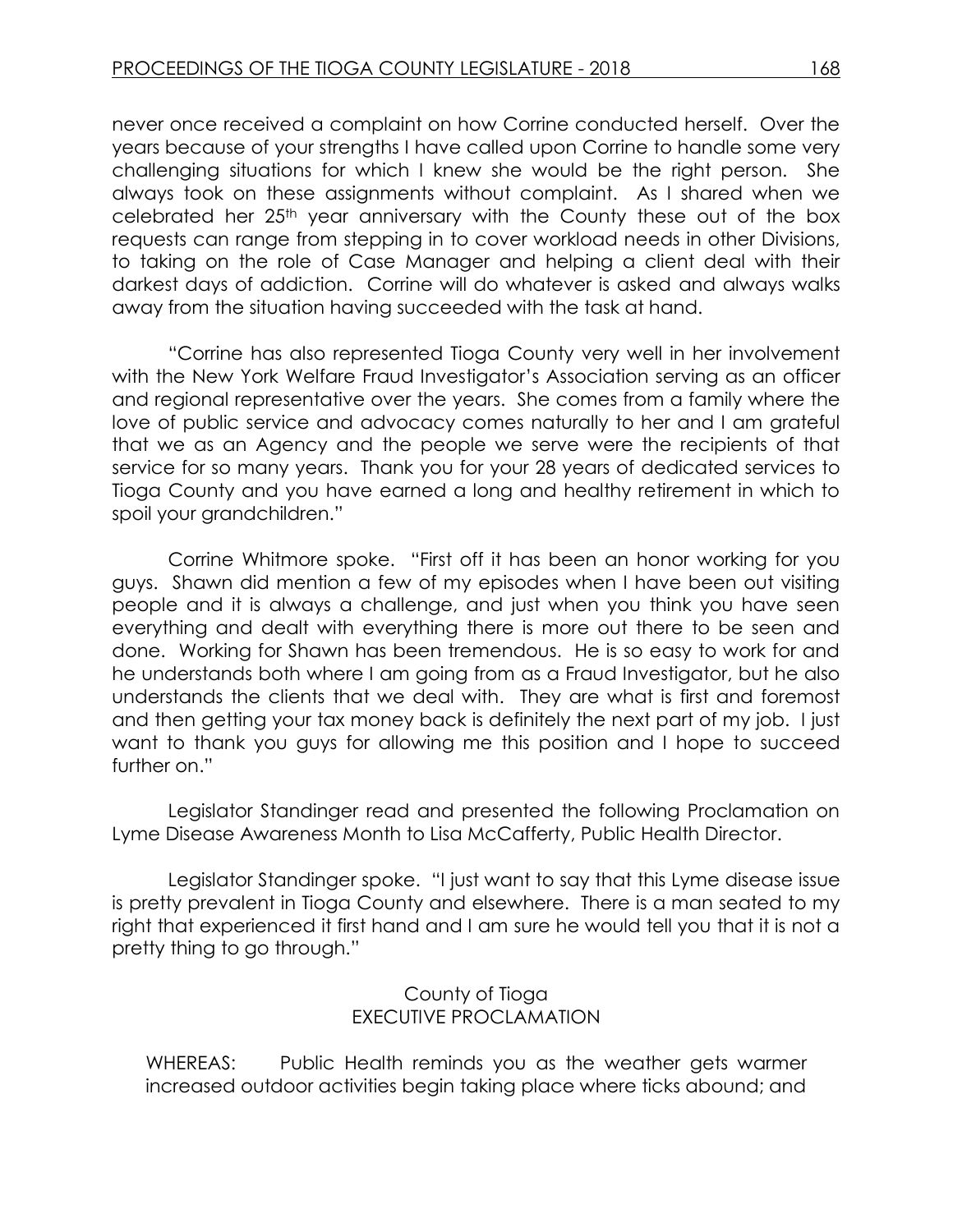WHEREAS: People spend time in environments that have tall grass, bushes, and leaf piles where ticks can be found; and

WHEREAS: The Black-legged tick, also known as a Deer tick, carries the bacteria Borrelia Burgdorferi that causes Lyme disease; and

WHEREAS: Lyme disease can be spread to humans and other mammals as ticks feed off their blood, with an increased risk of the bacteria being spread after feeding for 48 hours; and

WHEREAS: Lyme disease is the fourth highest reportable communicable disease seen in Tioga County; and

WHEREAS: Preventing Lyme disease can be done by wearing insect repellent, covering up when outdoors, showering soon after coming inside, and completing daily tick checks on yourself and your pets; and

WHEREAS: By knowing the signs of Lyme disease, treatment can be started to avoid long-term complications of Lyme disease; and

WHEREAS: The residents of Tioga County recognize the threat that Lyme disease has on them and their family; therefore

The TIOGA COUNTY LEGISLATURE, County of Tioga, does hereby proclaim the month of June as:

## **LYME DISEASE AWARENESS MONTH**

And urges all residents to take steps to protect themselves, their families, and pets from Lyme disease and to take immediate action if Lyme disease is suspected.

Legislator Standinger spoke. "A little advice, my understanding is that if you have a tick on you it is best to get preventative medicine from your doctor as a prophylaxis and antibiotics. I have done it several times and I have suffered no ill effects yet that I am aware of."

Lisa McCafferty, Public Health Director spoke. "Thank you for the Proclamation. I guess I do not want to be a downer and say do not go outside at all. The weather is gorgeous and it is just beckoning us to go outside and enjoy everything Tioga has to offer, but if you do go outside be alert and when you come inside the best I can tell you is to strip down, get checked for ticks, and do not take your clothes into the house and stuff like that because the little critters once they are in your house they kind of do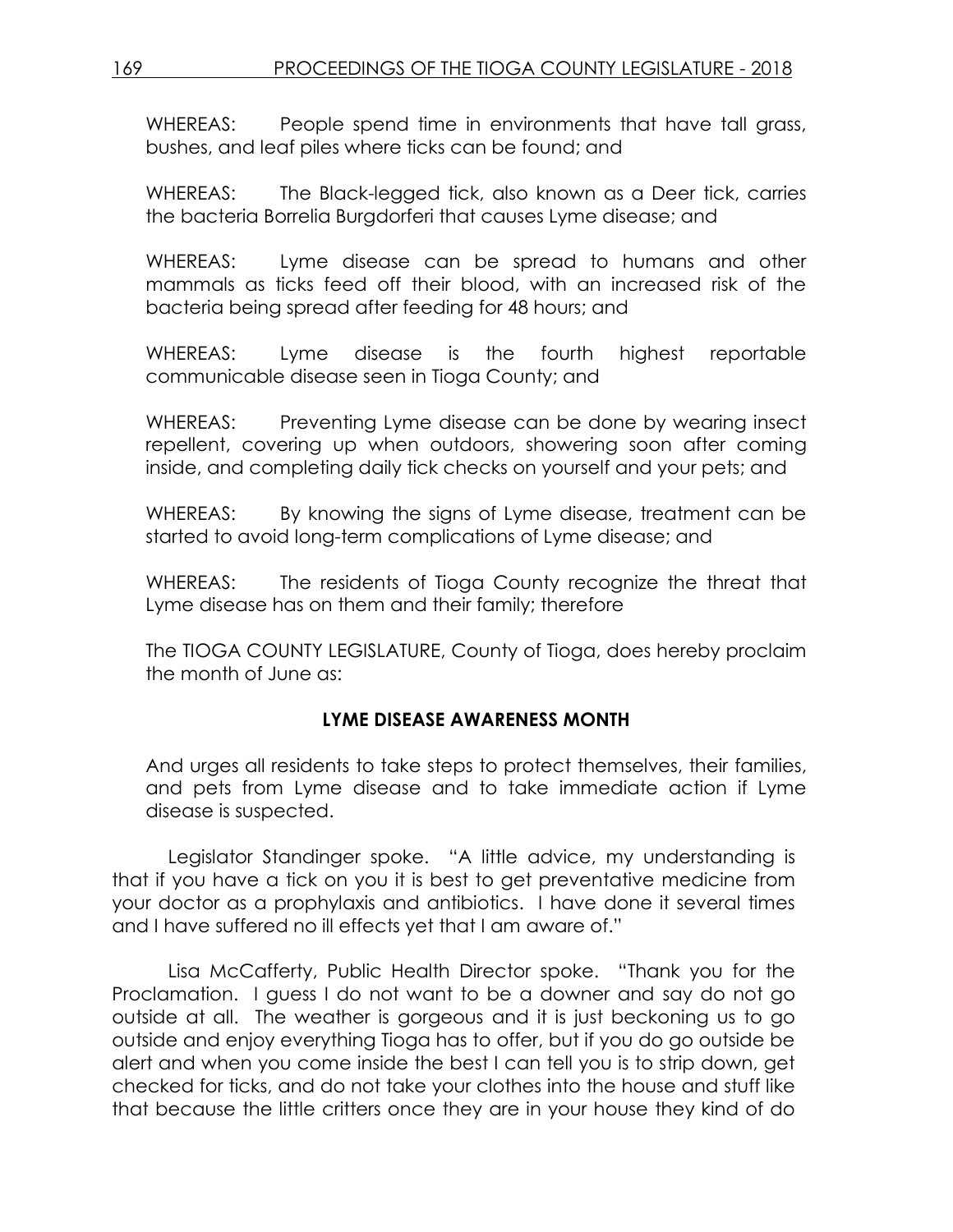their thing too. People seem to think they can walk in and it is okay, but just strip in the foyer and also check your pets please because your animals will carry ticks inside. Enjoy Tioga County, enjoy being outside. Thank you."

There was no privilege of the floor.

Legislator Roberts made a motion to approve the minutes of May 15, 2018, seconded by Legislator Sullivan, and carried with Legislators Huttleston and Monell being absent.

Chair Sauerbrey stated that all Legislative Committees met this month and the minutes are or will be on file with the Clerk of the Legislature.

Legislator Weston moved for the adoption of the following resolution, seconded by Legislator Hollenbeck.

| REFERRED TO:          | ED&P COMMITTEE                  |
|-----------------------|---------------------------------|
| RESOLUTION NO. 126-18 | <b>APPOINT MEMBER TO THE TI</b> |

RESOLUTION NO. 126-18 *APPOINT MEMBER TO THE TIOGA COUNTY PROPERTY DEVELOPMENT CORPORATION BOARD*

WHEREAS: Steve May as Village of Owego Mayor was appointed as a Tioga County Property Development Corporation Board Member conditioned by his holding of that office for which his term expires on 12/31/2019, and

WHEREAS: Steve May no longer holds the office of Village of Owego Mayor, and

WHEREAS: Michael Baratta, current Village of Owego Mayor is willing and able to serve in this position; therefore be it

RESOLVED: That the Tioga County Legislature hereby appoints Michael Baratta, Village of Owego Mayor to the Tioga County Property Development Board Corporation as a Board Member to fulfill Steve May's unexpired term of 01/01/2017 – 12/31/19, effective 06/13/2018.

ROLL CALL VOTE

Yes – Legislators Hollenbeck, Mullen, Sauerbrey, Roberts, Standinger, Sullivan and Weston.

No – None.

Absent – Legislators Huttleston and Monell.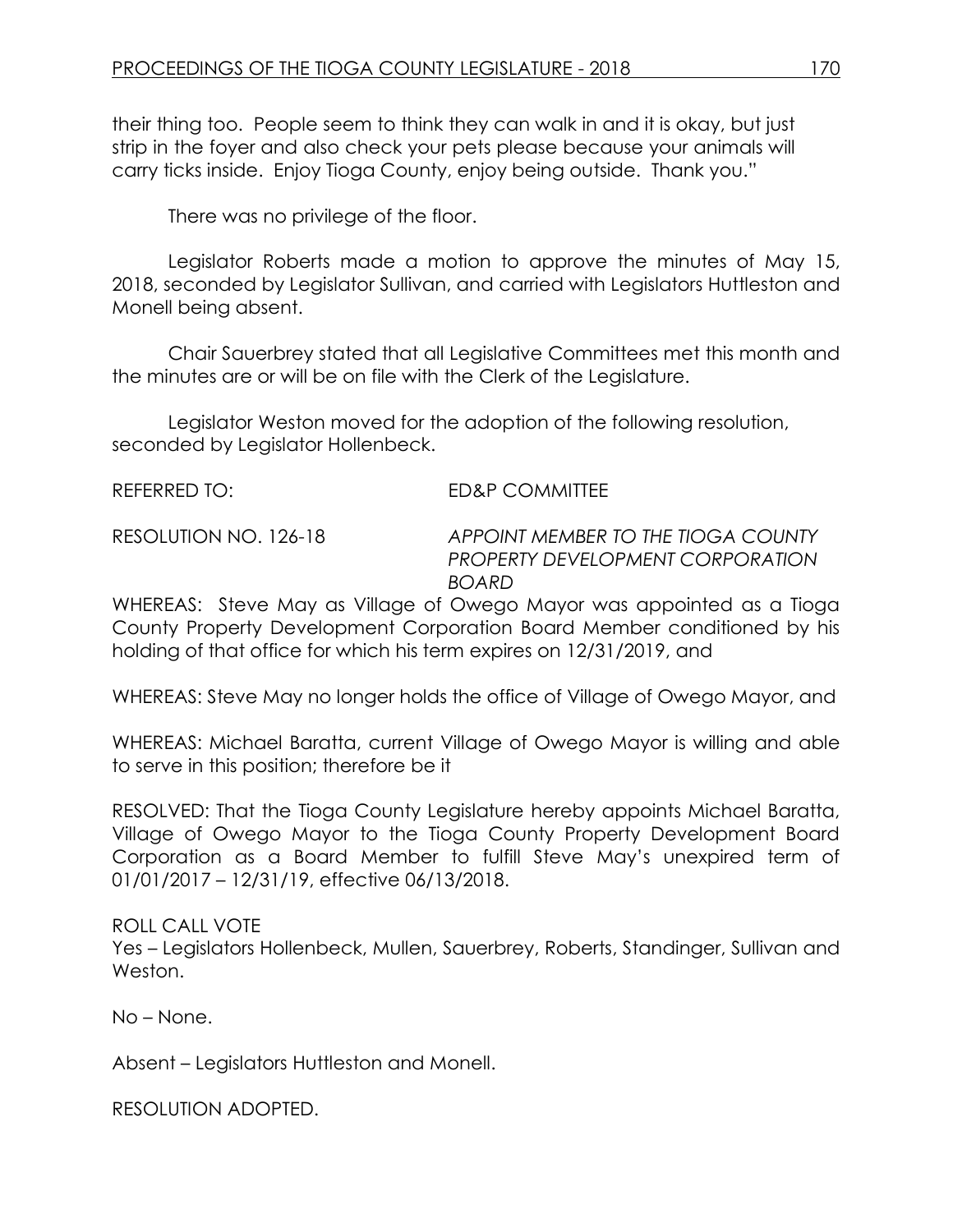Legislator Weston moved for the adoption of the following resolution, seconded by Legislator Hollenbeck.

REFERRED TO: ED&P COMMITTEE

RESOLUTION NO. 127-18 *APPOINT MEMBER TO THE TIOGA COUNTY PROPERTY DEVELOPMENT CORPORATION BOARD*

WHEREAS: Chris Brewster has resigned from the Tioga County Property Development Corporation Board as a Board Member position for which his term expires on 12/31/2019; and

WHEREAS: Patrick Ayres, Village of Waverly Mayor is willing and able to serve in this position; therefore be it

RESOLVED: That the Tioga County Legislature hereby appoints Patrick Ayres, Village of Waverly Mayor to the Tioga County Property Development Corporation Board as a Board Member to fulfill Chris Brewster's unexpired term of 01/01/2017 – 12/31/19, effective 06/13/2018.

ROLL CALL VOTE

Yes – Legislators Hollenbeck, Mullen, Sauerbrey, Roberts, Standinger, Sullivan and Weston.

No – None.

Absent – Legislators Huttleston and Monell.

RESOLUTION ADOPTED.

Legislator Weston moved for the adoption of the following resolution, seconded by Legislator Hollenbeck.

REFERRED TO: ED&P COMMITTEE

RESOLUTION NO. 128-18 *APPOINT MEMBER TO THE TIOGA COUNTY PLANNING BOARD*

WHEREAS: Chris Curry has resigned from the Tioga County Planning Board in an Alternate At-Large position for which his term expires on 12/31/2018; and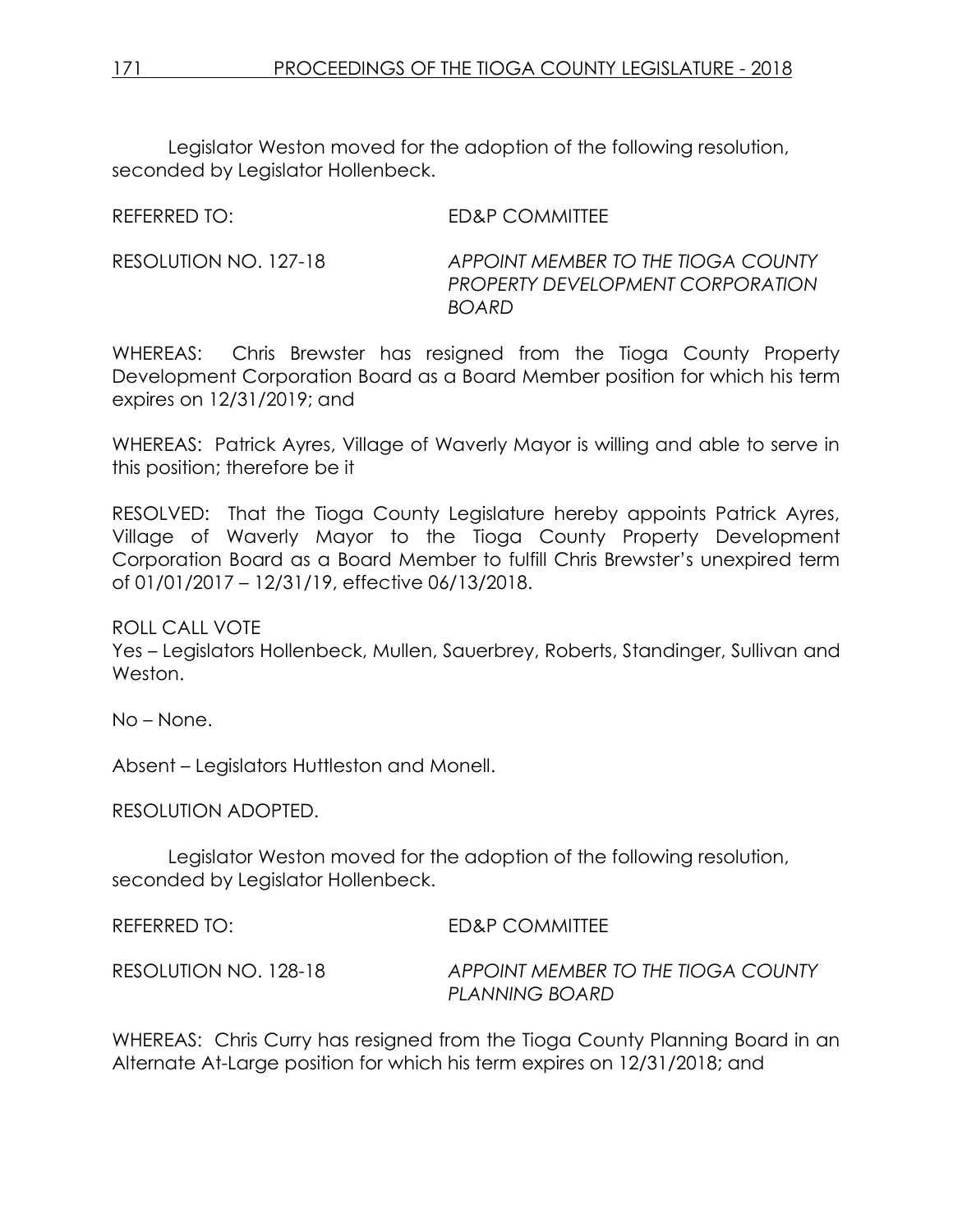WHEREAS: Chelsea Robertson is willing and able to serve in this position; therefore be it

RESOLVED: That the Tioga County Legislature hereby appoint Chelsea Robertson to the Tioga County Planning Board as an At-Large Alternate to fulfill Chris Curry's unexpired term of 4/12/16-12/31/18, effective 6/13/2018.

ROLL CALL VOTE

Yes – Legislators Hollenbeck, Mullen, Sauerbrey, Roberts, Standinger, and Weston.

No – Legislator Sullivan.

Absent – Legislators Huttleston and Monell.

RESOLUTION ADOPTED.

Legislator Standinger moved for the adoption of the following resolution, seconded by Legislator Sullivan.

REFERRED TO: HEALTH & HUMAN SERVICES COMMITTEE

RESOLUTION NO. 129-18 *RESOLUTION APPOINTING NEW MEMBER TO COMMUNITY SERVICES BOARD*

WHEREAS: Dr. John Bezirganian has agreed to become a new member; and

WHEREAS: The Community Services Board has recommended John's appointment; and

WHEREAS: Section Article 41.11 (d) of the Mental Hygiene Law allows counties to determine the length of term of Community Services Board members; therefore be it

RESOLVED: That Dr. John Bezirganian be appointed a new member to the Community Services Board, for term starting June 1, 2018 and ending May 31, 2022.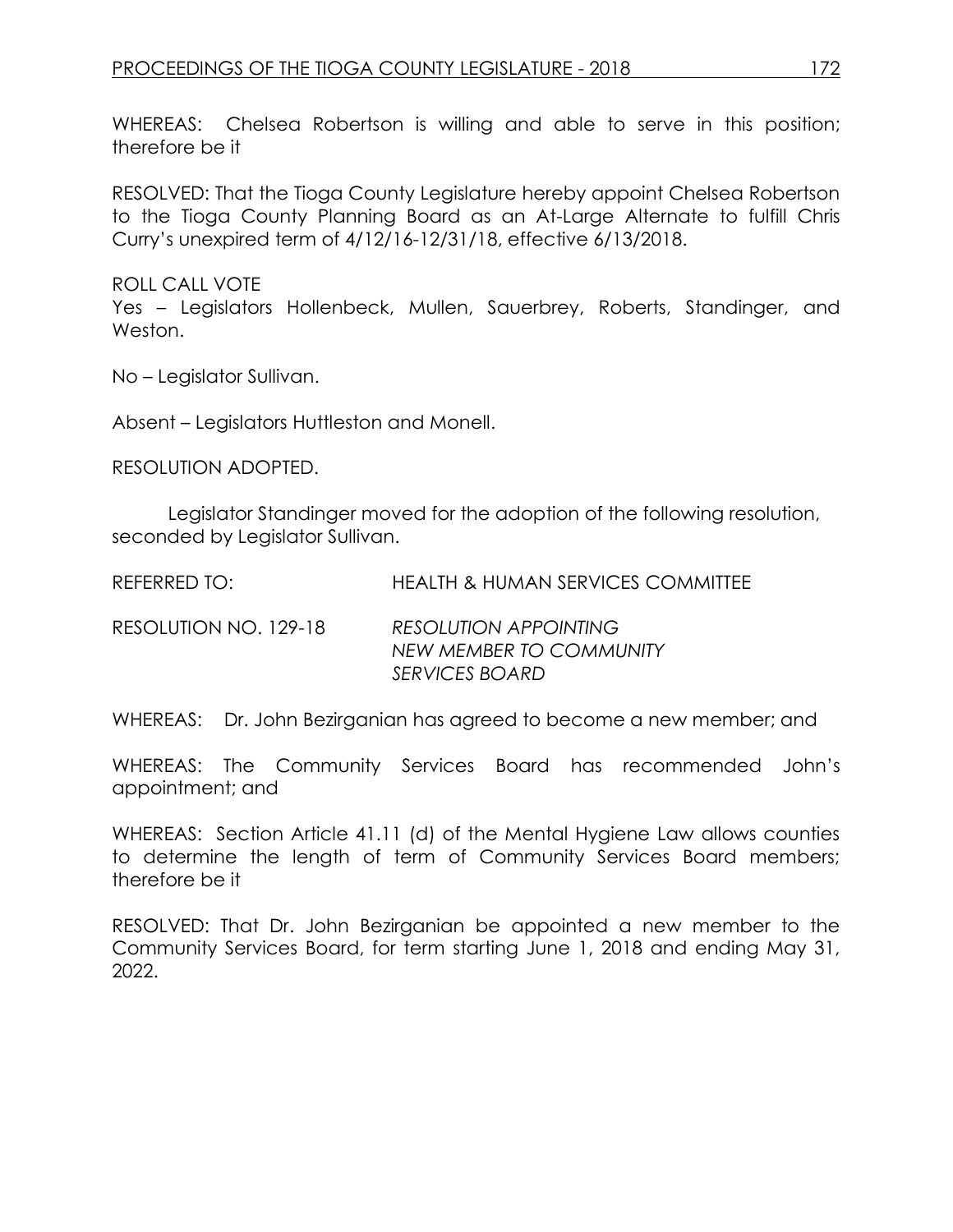Yes – Legislators Hollenbeck, Mullen, Sauerbrey, Roberts, Standinger, Sullivan and Weston.

No – None.

Absent – Legislators Huttleston and Monell.

RESOLUTION ADOPTED.

Legislator Standinger moved for the adoption of the following resolution, seconded by Legislator Sullivan.

REFERRED TO: HEALTH & HUMAN SERVICES COMMITTEE

RESOLUTION NO. 130-18 *RESOLUTION APPOINTING NEW MEMBER TO COMMUNITY SERVICES BOARD*

WHEREAS: Rose Mumbulo has agreed to become a new member; and

WHEREAS: The Community Services Board has recommended Rose's appointment; and

WHEREAS: Section Article 41.11 (d) of the Mental Hygiene Law allows counties to determine the length of term of Community Services Board members; therefore be it

RESOLVED: That Rose Mumbulo be appointed a new member to the Community Services Board, for term starting June 1, 2018 and ending May 31, 2022.

ROLL CALL VOTE

Yes – Legislators Hollenbeck, Mullen, Sauerbrey, Roberts, Standinger, Sullivan and Weston.

No – None.

Absent – Legislators Huttleston and Monell.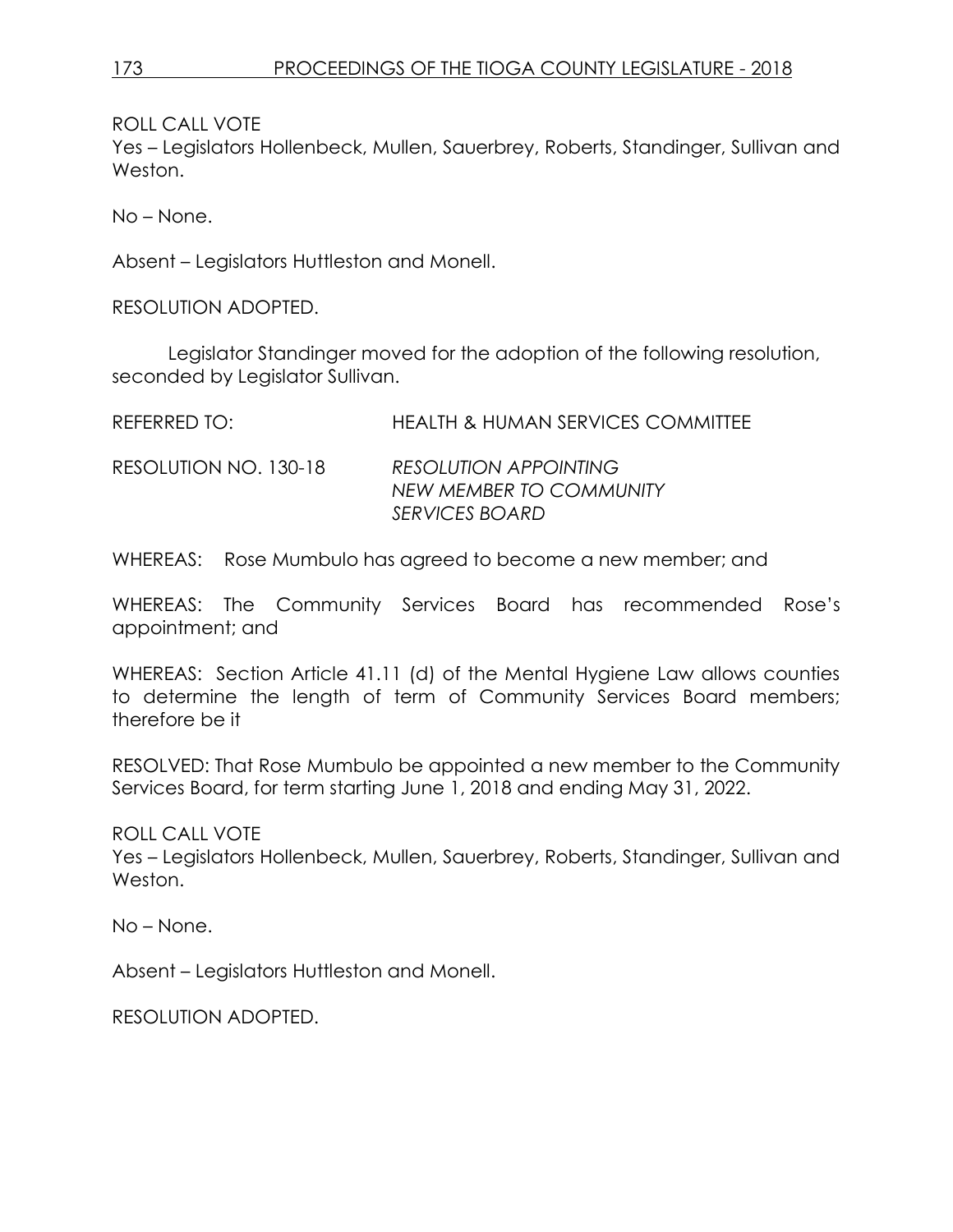Legislator Mullen moved for the adoption of the following resolution, seconded by Legislator Hollenbeck.

| REFERRED TO:          | <b>PUBLIC SAFETY COMMITTEE</b><br><b>FINANCE COMMITTEE</b>                                                               |
|-----------------------|--------------------------------------------------------------------------------------------------------------------------|
| RESOLUTION NO. 131-18 | MODIFY 2018 BUDGET AND TRANSFER<br><b>FUNDS</b><br>2016 STATE INTEROPERABLE GRANT<br><b>OFFICE OF EMERGENCY SERVICES</b> |

WHEREAS: Resolution # 132-17 awarded the Office of Emergency Services a 2016 State Interoperable Communications Formula-Based Grant in the amount of \$442,981; and

WHEREAS: The grant budget has been amended to reflect the costs associated with the Waverly tower improvement project; therefore be it

RESOLVED: That the 2018 budget be modified and transfer of funds be made as below:

FROM:

|     | A3415 540140 IO16 State Interoperable Grant 2016<br>(Contracting Services)  | \$67,522.24 |
|-----|-----------------------------------------------------------------------------|-------------|
| TO: | A3415 520230 IO16 State Interoperable Grant 2016<br>(Radio Equipment)       | \$66,534.44 |
|     | A3415 540640 IO16 State Interoperable Grant 2016<br>(Supplies – not office) | 987.80      |

ROLL CALL VOTE

Yes – Legislators Hollenbeck, Mullen, Sauerbrey, Roberts, Standinger, Sullivan and Weston.

No – None.

Absent – Legislators Huttleston and Monell.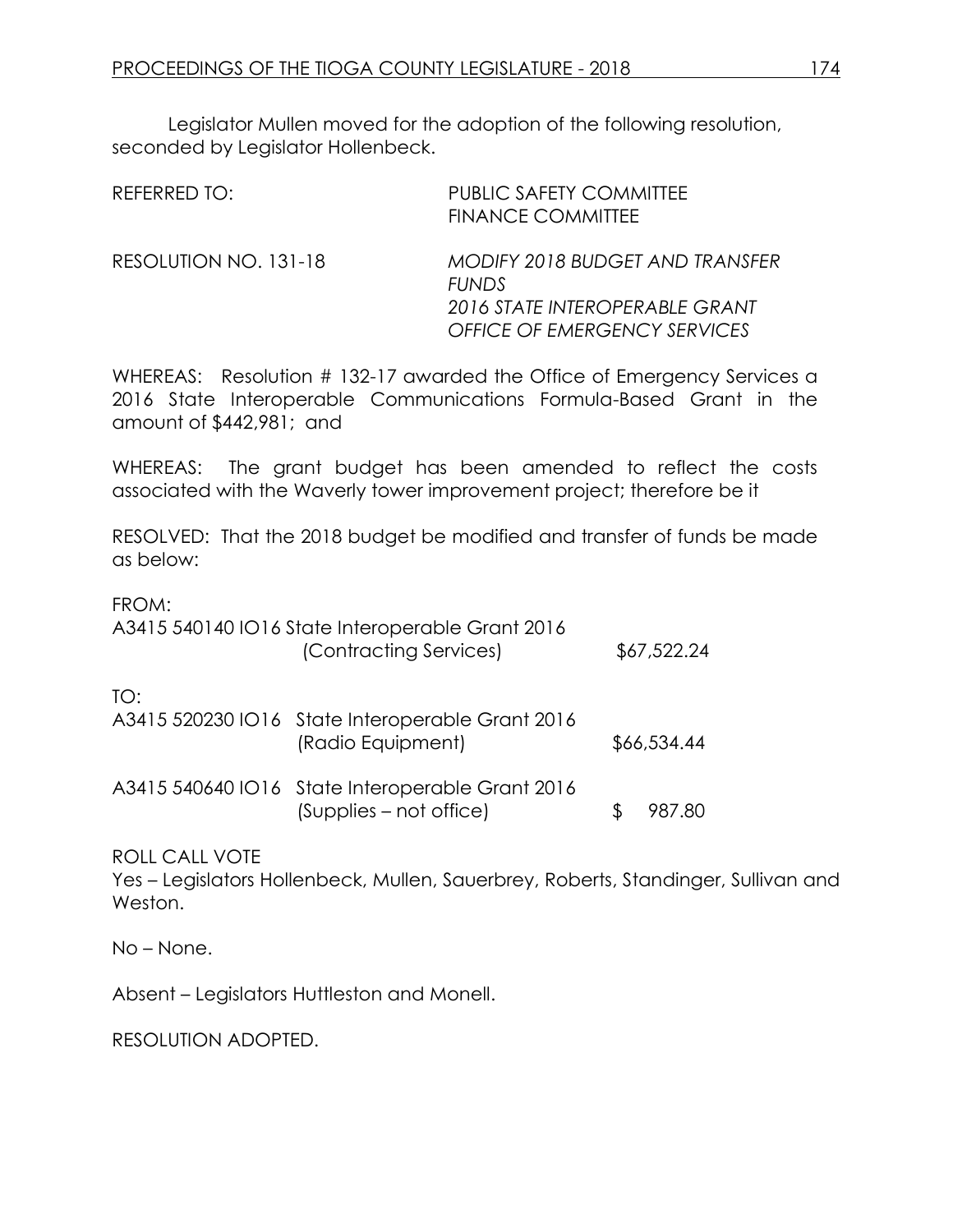Legislator Standinger moved for the adoption of the following resolution, seconded by Legislator Hollenbeck.

REFERRED TO: FINANCE/LEGAL COMMITTEE

RESOLUTION NO. 132-18 *AMEND 2018 PD BUDGET AND TRANSFER OF FUNDS FROM CONTINGENCY TO PUBLIC DEFENDER ACCOUNT* 

WHEREAS: Tioga County has received two court ordered billings for services rendered for evaluation and trial testimony totaling \$6,500.00; and

WHEREAS: The Public Defender's budget will not have sufficient funds to pay these court ordered fees Pursuant to County Law 722-c; and

WHEREAS: Funds will need to be transferred from Contingency Account to the Public Defender's Account to process payment of the court ordered billings; therefore be it

RESOLVED: That the Tioga County Legislature authorizes an amendment of Public Defender's Budget and authorizes a transfer from the Contingency account as follows:

From: A1990 540715 Contingency Account \$ 6,500.00

To: A1170 540280 Public Defender Investigations \$ 6,500.00

ROLL CALL VOTE

Yes – Legislators Hollenbeck, Mullen, Sauerbrey, Roberts, Standinger, Sullivan and Weston.

No – None.

Absent – Legislators Huttleston and Monell.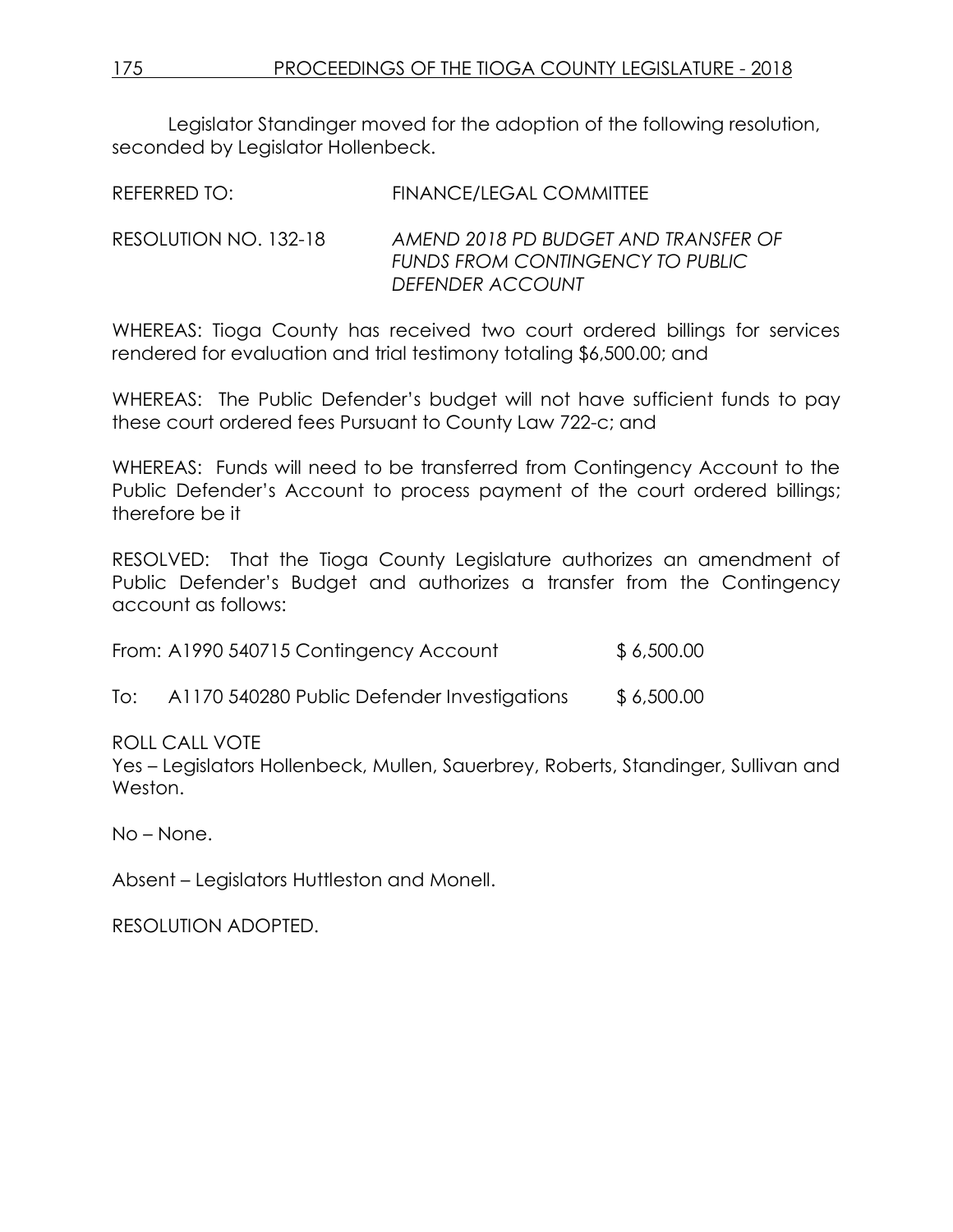Legislator Weston moved for the adoption of the following resolution, seconded by Legislator Hollenbeck.

REFERRED TO: ECONOMIC DEVELOPMENT AND PLANNING COMMITTEE

RESOLUTION NO. 133-18 *DECLARATION OF EXCESS PROPERTY AND AUTHORIZATION FOR LEGISLATIVE CHAIR TO EXECUTE DOCUMENTS FOR SALE OF PROPERTY TO TIOGA COUNTY INDUSTRIAL DEVELOPMENT AGENCY*

WHEREAS: Tioga County owns real property located on Corporate Drive, Town of Owego, County of Tioga, State of New York identified as tax map number 106.00-3-42.1; and

WHEREAS: The Tioga County Industrial Development Agency has expressed an interest in acquiring a portion of the referenced property for economic development purposes; and

WHEREAS: The Tioga County Industrial Development Agency has obtained a survey and independent appraisal for an approximate two (2) acre portion of the referenced property of interest; and

WHEREAS: The property is of value to the Tioga County Industrial Development Agency due to allowance for proper access to the adjacent developable site; and

WHEREAS: The value assigned to the approximate two (2) acre portion of the identified County owned property is determined to be \$12,900.00; and

WHEREAS: The Tioga County Legislature has determined that there is no legitimate public need for the land as identified by the Tioga County Industrial Development Agency survey; therefore be it

RESOLVED: That the Tioga County Legislature declares the above referenced property to be excess and approves the sale of the excess property to the Tioga County Industrial Development Agency; and be it further

RESOLVED: That the Tioga County Legislature authorizes the Legislative Chair to execute documents as approved by the County Attorney to expedite the sale of the property to the Tioga County Industrial Development Agency at an amount not less than the appraised value as determined by the independent appraiser.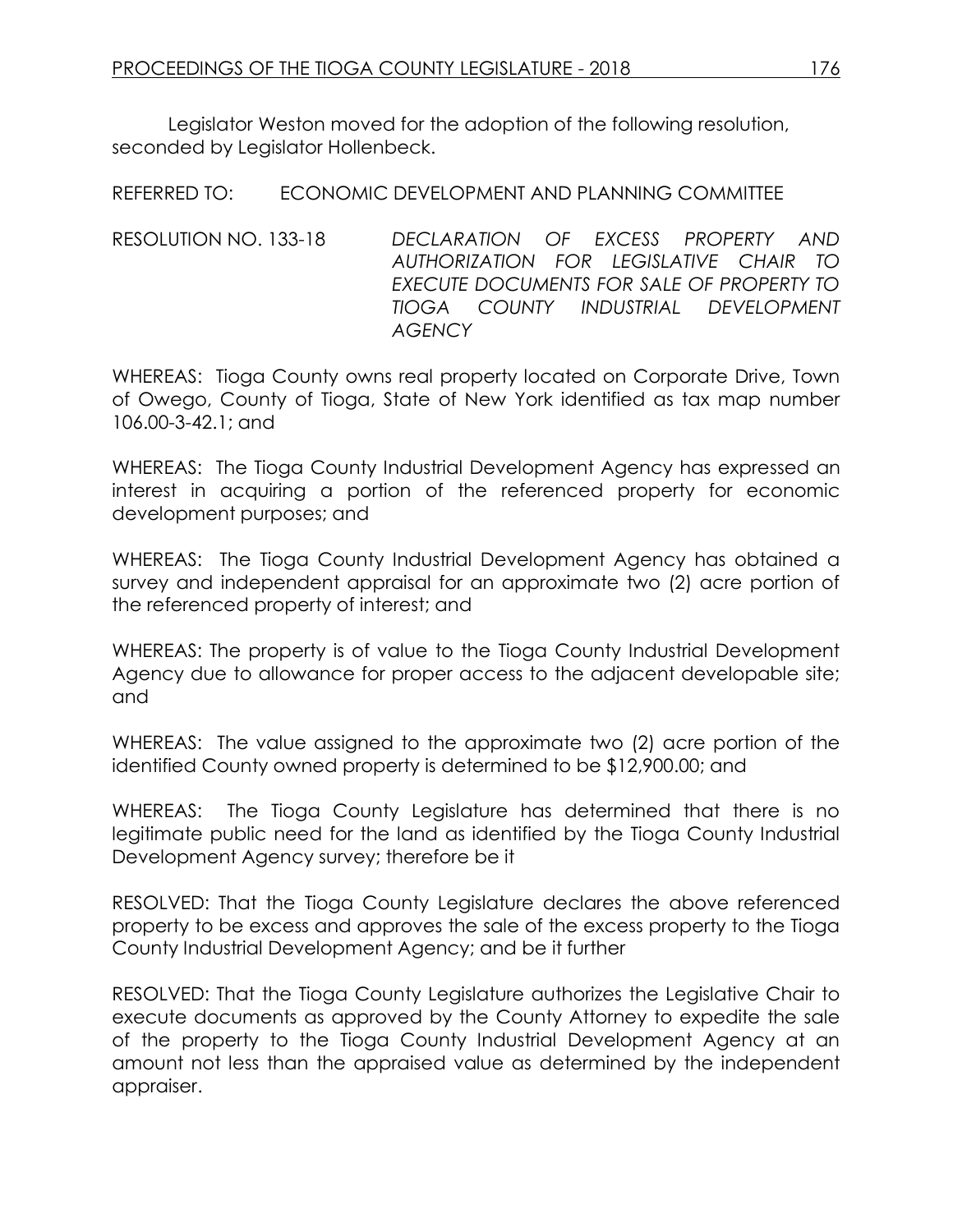Yes – Legislators Hollenbeck, Mullen, Sauerbrey, Roberts, Standinger, Sullivan and Weston.

No – None.

Absent – Legislators Huttleston and Monell.

RESOLUTION ADOPTED.

Legislator Weston moved for the adoption of the following resolution, seconded by Legislator Standinger.

REFERRED TO: ECONOMIC DEVELOPMENT AND PLANNING COMMITTEE

RESOLUTION NO. 134-18 *AUTHORIZING LEGISLATIVE CHAIR SIGNATURE ON FINGER LAKES WINE COUNTRY TOURISM MARKETING ASSOCIATION AND TIOGA COUNTY LOCAL DEVELOPMENT CORPORATION AGREEMENT AND AUTHORIZING PAYMENT OF ANNUAL FEE 2019-2021*

WHEREAS: The Tioga County Legislature is supportive of the marketing efforts by Tioga Downs in promoting Tioga County as part of the Finger Lakes Wine Country region; and

WHEREAS: Tioga Downs previously expressed interest in participating in the Finger Lakes Wine Country Tourism Marketing Association; and

WHEREAS: Tioga Downs is permitted to partner with the Finger Lakes Wine Country Tourism Marketing Association only if the County is also a partner; and

WHEREAS: The Tioga County Legislature has previously made a verbal agreement with Finger Lakes Tourism Marketing Association to become a participating county; and

WHEREAS: The Tioga County Local Development Corporation is officially designated as the Tourism Promotion Agency for Tioga County; and

WHEREAS: The Tioga County Local Development Corporation is agreeable to acting as the pass through of funding for the Tioga County membership to the Finger Lakes Tourism Marketing Association; and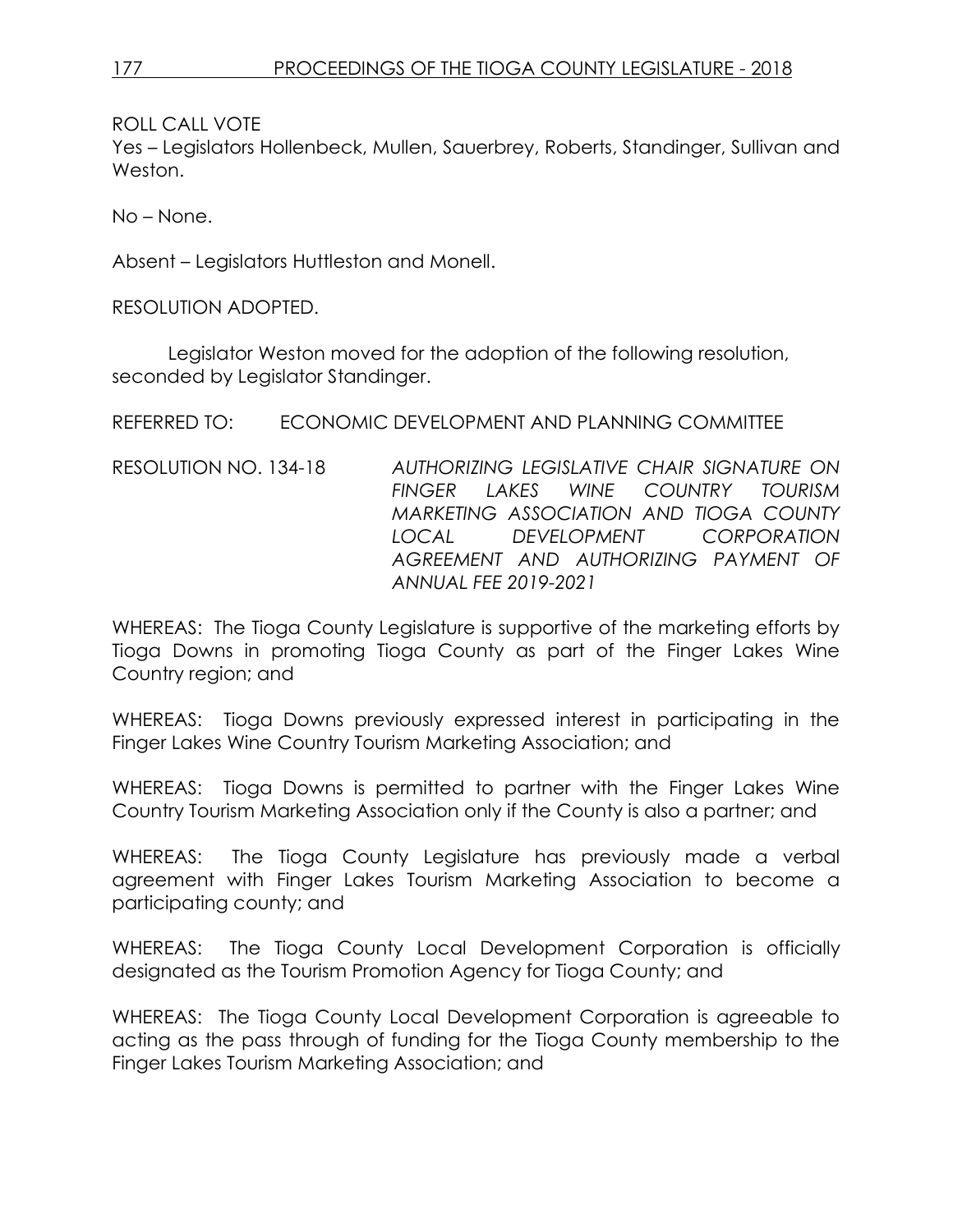WHEREAS: The funds will be drawn from the Outside Agency Funding line item; therefore be it

RESOLVED: That the Tioga County Legislature agrees to authorize the Legislative Chair to sign the Agreement between the Finger Lakes Tourism Marketing Association, Tioga County Local Development Corporation and Tioga County; and be it further

RESOLVED: That the Tioga County Legislature authorizes payment of the annual fee of \$60,000 for each of the years 2019, 2020 and 2021 payable to the Tioga County Local Development Corporation for the sole purpose of the Tioga County Local Development Corporation remitting the annual Finger Lakes Wine Country Tourism Marketing Association membership fee.

ROLL CALL VOTE

Yes – Legislators Hollenbeck, Mullen, Sauerbrey, Roberts, Standinger, Sullivan and Weston.

No – None.

Absent – Legislators Huttleston and Monell.

RESOLUTION ADOPTED.

Legislator Sullivan moved for the adoption of the following resolution, seconded by Legislator Standinger.

REFERRED TO: ADMINISTRATIVE SERVICES COMMITTEE

RESOLUTION NO. 135-18 *REQUESTING NEW YORK STATE LEGISLATURE TO SUPPORT ACTS TO AMEND THE EXECUTIVE LAW IN RELATION TO THE COST OF MAINTENANCE AND OPERATION OF VETERANS' SERVICE AGENCIES* 

WHEREAS: Legislation has been introduced in the New York State Senate (S.8210) and the New York State Assembly (A.10714) increasing the State share of the Tioga County Veterans' Service Agency maintenance and operating costs to \$20,000 per annum; and

WHEREAS: Pursuant to New York State Executive Law Section 359 (1) counties are entitled to \$10,000 per annum in state revenue, of which Tioga County Veterans' Service Agency is currently receiving \$8,529 per annum; and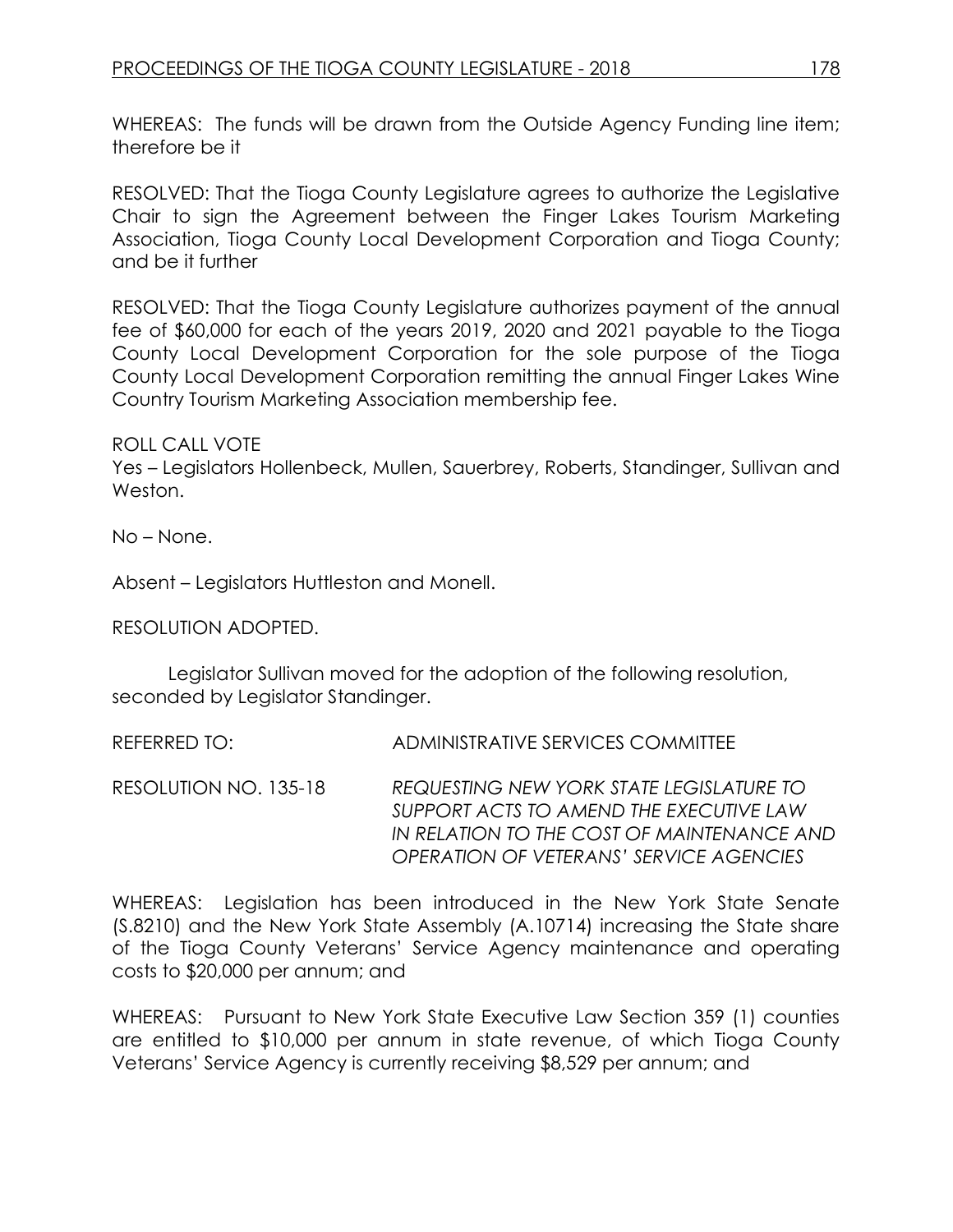WHEREAS: New York State Statute mandates that every county must have a Veteran Service Agency and that such agency is not permitted to charge veterans directly for such services unlike private attorneys who are permitted to charge veterans a percentage of their claim award; and

WHEREAS: The Tioga County Legislature supports and recognizes the services rendered by veterans to our country and is desirous of the New York State Legislature amending Executive Law Section 359 (1); therefore be it

RESOLVED: That the Tioga County Legislature requests the New York State Legislature to adopt Senate Bill (S.8210) and Assembly Bill (A.10714) to amend Executive Law Section 359 (1) increasing the State share of the Tioga County Veterans' Service Agency operation and maintenance to \$20,000 per annum; and be it further

RESOLVED: That the Clerk of the Legislature is hereby directed to forward certified copies of this resolution to Governor Andrew Cuomo, Senator Fred Akshar, Assemblyman Christopher Friend, the New York State Association of Counties and all others deemed necessary and proper.

Legislator Mullen spoke. "I would like to say one thing about this is I want to say to John and Mike from our Veterans' Office you have done tremendous work and this is an example of that, and what Mike and John have been able to accomplish in getting the proper funding from the State for our Veterans is something that I wholly support and I know that is carried by my fellow Legislators here. I want to thank you for that hard work and I wholly support this effort."

ROLL CALL VOTE

Yes – Leaislators Hollenbeck, Mullen, Sauerbrey, Roberts, Standinger, Sullivan and Weston.

No – None.

Absent – Legislators Huttleston and Monell.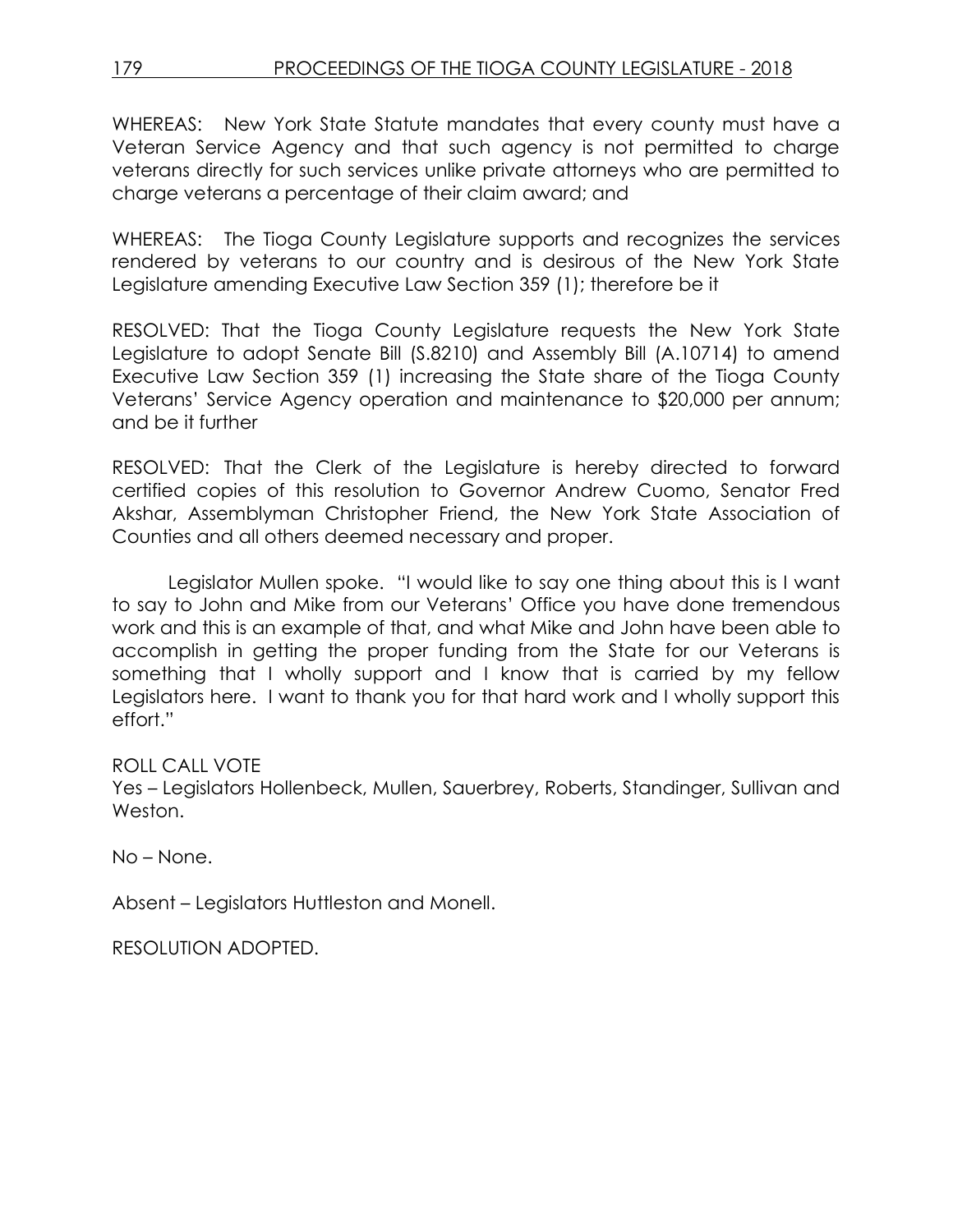Legislator Sullivan moved for the adoption of the following resolution, seconded by Legislator Standinger.

| REFERRED TO:          | ADMINISTRATIVE SERVICES COMMITTEE                                                         |
|-----------------------|-------------------------------------------------------------------------------------------|
| RESOLUTION NO. 136-18 | <b>REQUESTING TIOGA COUNTY VETERANS' SERVICE</b><br>AGENCY ACCEPT DONATION OF A MAUSOLEUM |

WHEREAS: New York State law requires County Veteran Service Agencies to be financially responsible for the burial expenses of indigent veterans to include funeral and interment costs; and

*FOR BURIAL OF INDIGENT VETERANS* 

WHEREAS: A private citizen, Therese Lee Campfield, who wishes to help veterans with their final resting place, is wanting to donate to the Tioga County Veterans' Service Agency a mausoleum that she currently owns in Riverhurst Memorial Park, Endicott, NY; and

WHEREAS: The acceptance of this generous donation would enable the Tioga County Veterans' Service Agency to have access to burial space for indigent veterans, should the need arise and this donation would significantly lower the costs associated with said burials, and in keeping with our purpose of treating all veterans with dignity and respect; and

WHEREAS: The Director of Tioga County Veterans Services would retain sole discretion in the use of said mausoleum for the sole purpose of interning the remains of indigent veterans; therefore be it

RESOLVED: That the Tioga County Legislature accept ownership of the mausoleum through a deed transfer from Therese Lee Campfield to Tioga County Veterans' Service Agency for the purpose of providing a final resting place for indigent veterans from Tioga County.

Legislator Mullen spoke. "I just want to say again that is an example of what Mike and John have done. This is something that we have for veterans. When they are indigent we have to pay for their final arrangements and this is a tremendous gift given to the County and I am very very pleased that we are able to do this."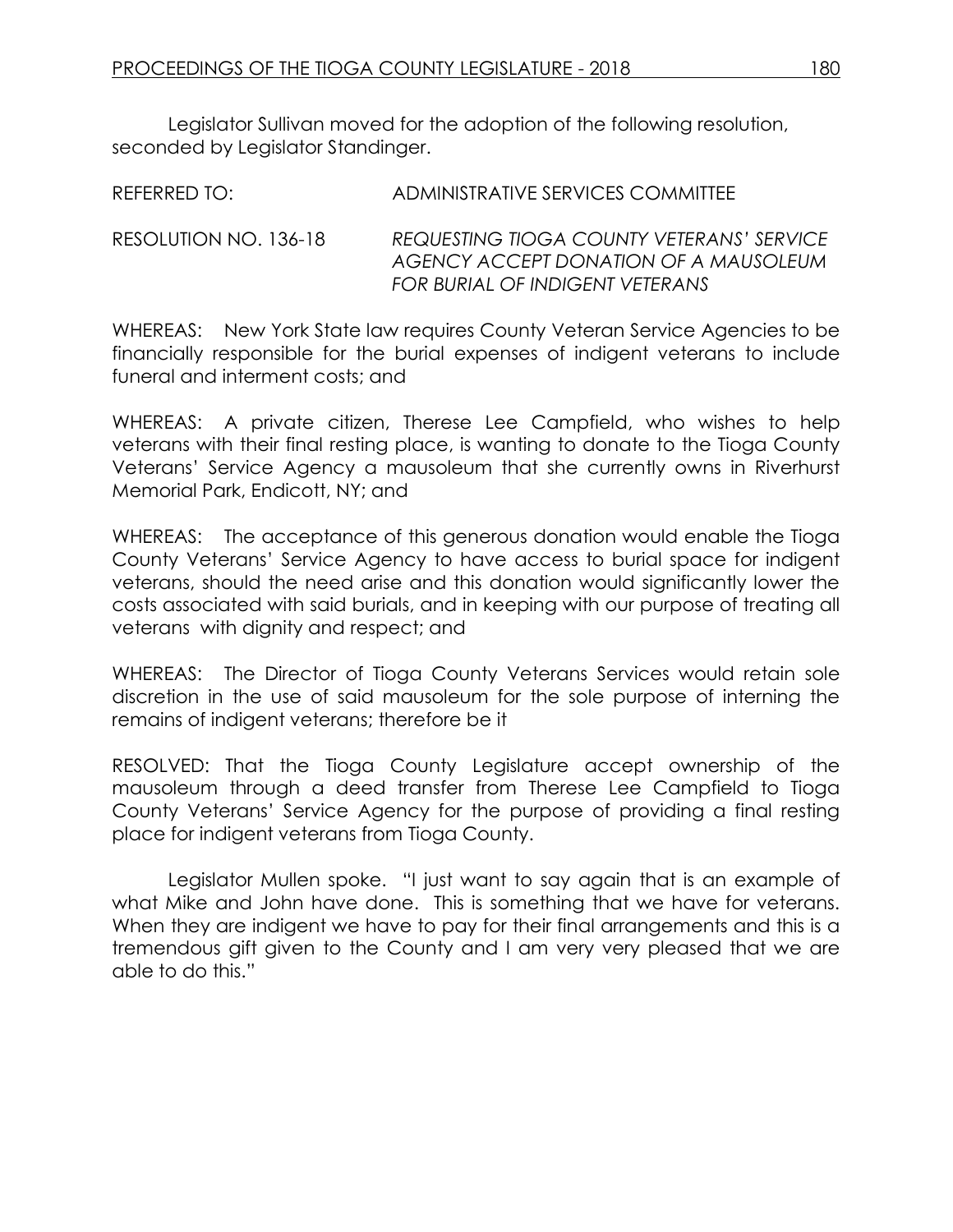Yes – Legislators Hollenbeck, Mullen, Sauerbrey, Roberts, Standinger, Sullivan and Weston.

No – None.

Absent – Legislators Huttleston and Monell.

RESOLUTION ADOPTED.

Legislator Roberts moved for the adoption of the following resolution, seconded by Legislator Sullivan.

REFERRED TO: PUBLIC WORKS

RESOLUTION NO. 137-18 *AWARD CONSTRUCTION KELSEY ROAD BRIDGE BIN: 3218430* 

WHEREAS: Tioga County bonded for a program for rehabilitation of various bridges within the County; and

WHEREAS: Funding is available for the rehabilitation of the Kelsey Road Bridge BIN: 3218430; and

WHEREAS: The Commissioner of Public Works received sealed bids on May 24, 2018 and the bids came in as follows:

| \$539,539.00 |
|--------------|
| \$630,000.00 |
| \$707,000.00 |
| \$708,021.40 |
|              |

and

WHEREAS: Delta Engineers, Endwell, NY have completed the review of the bids and finds the low bidder Economy Paving, Cortland, NY meets all of the qualifications of the bid specifications; therefore be it

RESOLVED: That the Tioga County Legislature authorize awarding the bid to Economy Paving, Cortland, NY not to exceed \$539,539.00 to be paid out of the following accounts:

H5110.540002.H1802 – Kelsey Road Bridge – BIN 3218430 \$539,539.00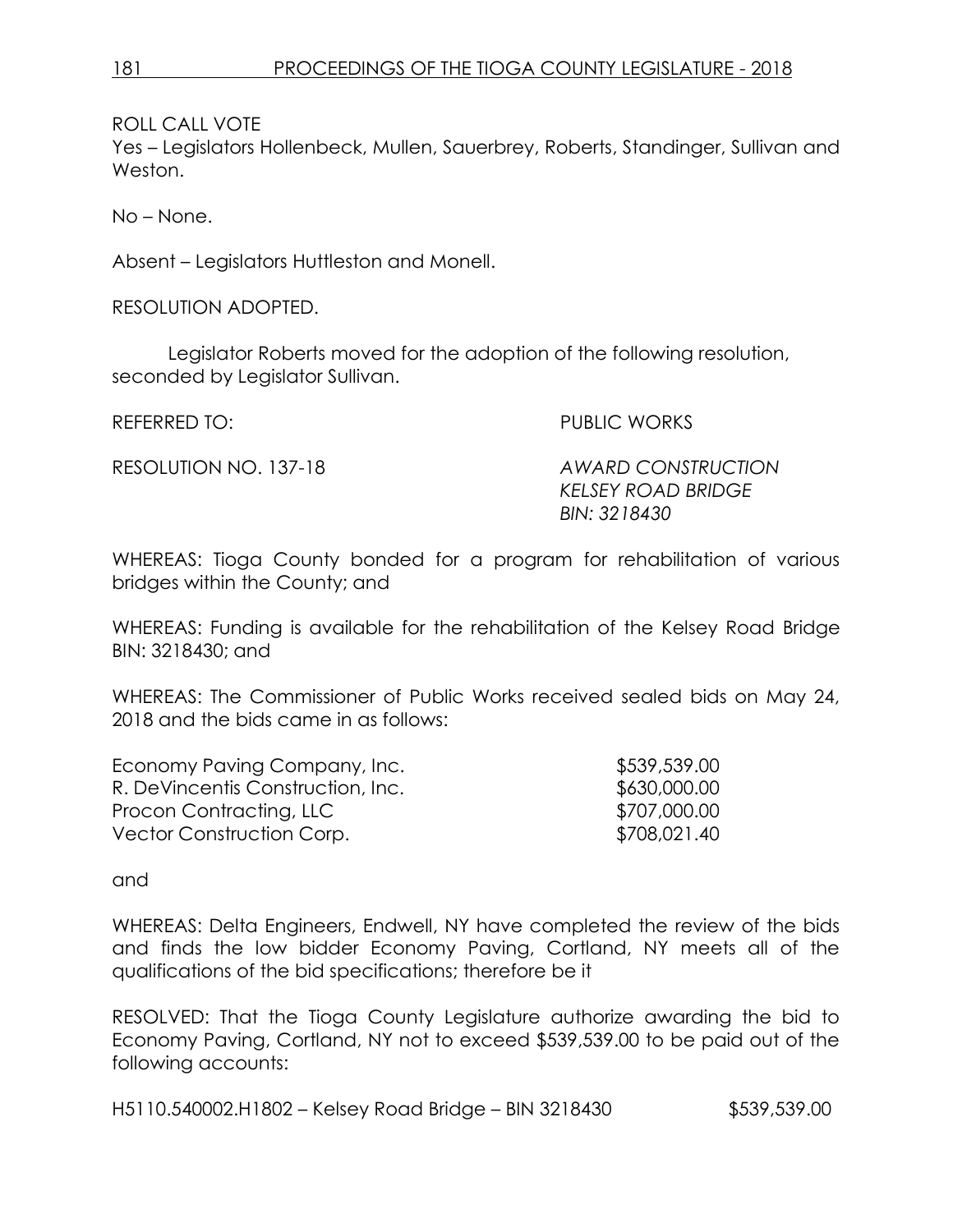Yes – Legislators Hollenbeck, Mullen, Sauerbrey, Roberts, Standinger, Sullivan and Weston.

No – None.

Absent – Legislators Huttleston and Monell.

RESOLUTION ADOPTED.

Legislator Roberts moved for the adoption of the following resolution, seconded by Legislator Sullivan.

REFERRED TO: PUBLIC WORKS

RESOLUTION NO. 138-18 *APPROVE SUPPLEMENTAL AGREEMENT FOR DEAN CREEK ROAD BRIDGE – CONSTRUCTION SUPPORT SERVICES* 

WHEREAS: Tioga County bonded for a program for rehabilitation of various bridges; and

WHEREAS: The Dean Creek Road Bridge over Dean Creek BIN: 3334820 is a bridge in the bridge bond program; and

WHEREAS: Delta Engineers was awarded the design services on Resolution 21-18; and

WHEREAS: There is a need for Construction Support Services to provide Engineering Services for the project, along with unforeseen extra design costs; and

WHEREAS: Delta Engineers, Endwell, NY has submitted a supplemental proposal of \$23,825; therefore be it

RESOLVED: That the Tioga County Legislature approve the Supplemental Agreement for Delta Engineers, Endwell, NY to provide Construction Support Services and additional design services not to exceed an extra \$23,825, for a new total of \$42,381 to be paid out of the following account:

H5110.540002.H1803 – Dean Creek Road Bridge – BIN 3334840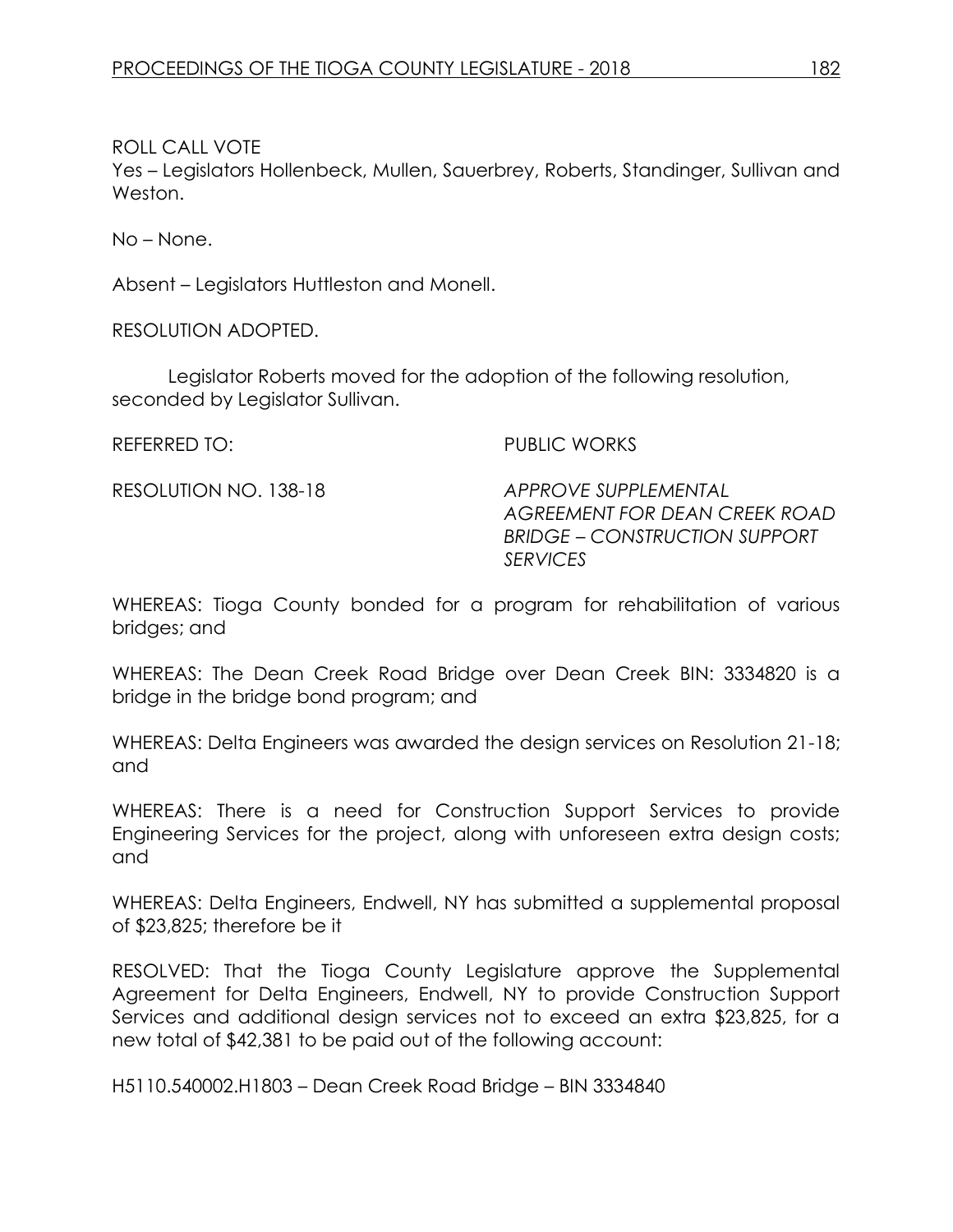Yes – Legislators Hollenbeck, Mullen, Sauerbrey, Roberts, Standinger, Sullivan and Weston.

No – None.

Absent – Legislators Huttleston and Monell.

RESOLUTION ADOPTED.

Legislator Standinger moved for the adoption of the following resolution, seconded by Legislator Sullivan.

| REFERRED TO:          | HEALTH & HUMAN SERVICES COMMITTEE                    |
|-----------------------|------------------------------------------------------|
| RESOLUTION NO. 139-18 | AWARD BID FOR MOBILE DENTAL VEHICLE<br>PUBLIC HEALTH |

WHEREAS: Proposals have been solicited and received for the replacement of current dental trailer for a mobile dental vehicle; and

WHEREAS: Proposals were opened on May 11, 2018 at 4:00 pm; and

WHEREAS: Upon review not all proposals met the specifications put forth in supplied Request for Proposals. Acceptable proposals were systematically evaluated; and

WHEREAS: The Mobile Dental Vehicle Selection Committee has determined Medical Coaches' to be the responsible proposer having met specifications, price requirements and is considered to be in the best interests of Tioga County; and

WHEREAS: The Public Health Director is in agreement with this determination from the Mobile Dental Vehicle Selection Committee; and

WHEREAS: Grant funds have been awarded for the replacement of current mobile dental trailer and accepted per Resolutions 39-18 and 40-18; and

WHEREAS: Grant funds were appropriated in Resolutions 39-18 and 40-18 and will be drawn from Account H4064 520130; therefore be it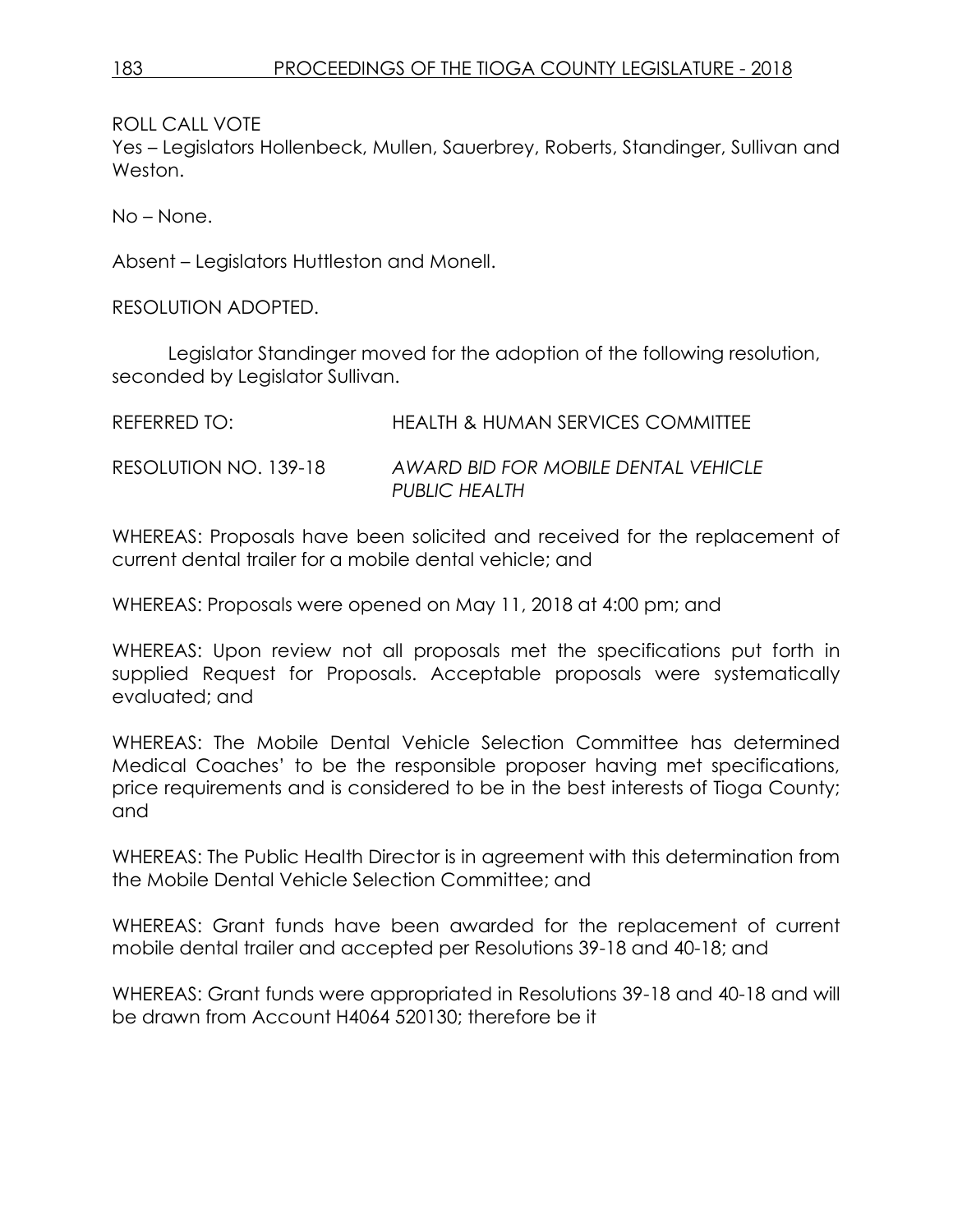RESOLVED: That the Tioga County Legislature authorizes the Tioga County Legislative Chair to enter into a contract with Medical Coaches for the design, build and delivery of a mobile dental vehicle not to exceed available grant funds in the amount of \$475,000.

Legislator Standinger spoke. "I would just like to say that Public Health has put a lot of hard work into this project from securing grants to researching proper vehicles, and I think this is a service that is definitely an asset to the Tioga County citizens, especially in the outlying areas. Thank you Lisa and thank your people."

Chair Sauerbrey spoke. "I would add that the process has been extremely thorough and informative, and kept us all up to date and it is appreciated."

ROLL CALL VOTE

Yes – Legislators Hollenbeck, Mullen, Sauerbrey, Roberts, Standinger, Sullivan and Weston.

No – None.

Absent – Legislators Huttleston and Monell.

RESOLUTION ADOPTED.

Legislator Standinger moved for the adoption of the following resolution, seconded by Legislator Sullivan.

| REFERRED TO:          | <b>HEALTH &amp; HUMAN SERVICES COMMITTEE</b><br>PERSONNEL COMMITTEE                                       |
|-----------------------|-----------------------------------------------------------------------------------------------------------|
| RESOLUTION NO. 140-18 | AUTHORIZE CHANGE STATUS FOR ONE (1) FULL<br>TIME SOCIAL SERVICES INVESTIGATOR POSITION<br>SOCIAL SERVICES |

WHEREAS: Due to retirement, a full-time, Social Service Investigator position (\$34,519 - \$35,219; CSEA SG VII) will become vacant on June 29, 2018; and

WHEREAS: The Commissioner of Social Services would like to backfill this vacancy on a part-time basis in order to better utilize staffing resources; therefore be it

RESOLVED: That one (1) vacant Social Services Investigator position shall be reduced from full-time to part-time status effective July 9, 2018, at the rate of \$16.30 per hour; and be it further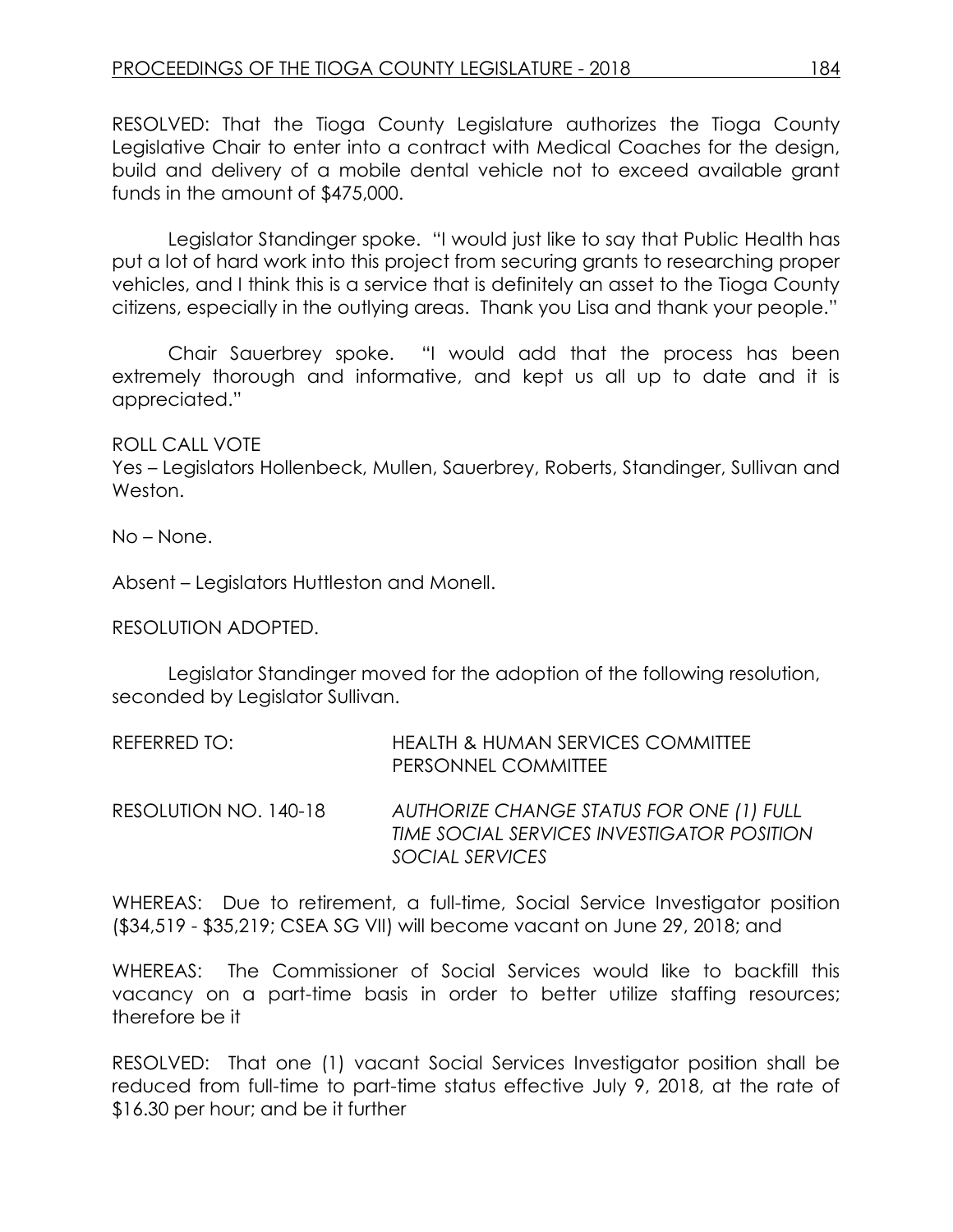RESOLVED: That the Department of Social Service's 2018 authorized headcount shall be adjusted from 86 to 85 for full-time and from 8 to 9 for part-time.

ROLL CALL VOTE Yes – Legislators Hollenbeck, Mullen, Sauerbrey, Roberts, Standinger, Sullivan and

No – None.

Weston.

Absent – Legislators Huttleston and Monell.

RESOLUTION ADOPTED.

Legislator Hollenbeck moved for the adoption of the following resolution, seconded by Legislator Standinger.

REFERRED TO: PERSONNEL COMMITTEE

RESOLUTION NO. 141-18 *CREATE AND FILL TEMPORARY, FULL-TIME CLERK (SEASONAL) POSITION PERSONNEL OFFICE* 

WHEREAS: Legislative approval is required for the creation of any new positions within Tioga County; and

WHEREAS: The Tioga Personnel Department has a need to hire a temporary, fulltime Clerk to work during the summer season to provide clerical support within the department for a specialized project; and

WHEREAS: The Personnel Officer budgeted \$5,500 to employ a seasonal Clerk in 2018 and has recruited for said position; therefore be it

RESOLVED: That the Personnel Officer is hereby authorized to create one (1) temporary, full-time position of Clerk (Seasonal) at the 2018 established rate of \$11.40/hour; and be it further

RESOLVED: That Nancy Leonard shall be hired to fill said position effective June 13, 2018, through September 19, 2018 or until such time the budgeted funds have been exhausted.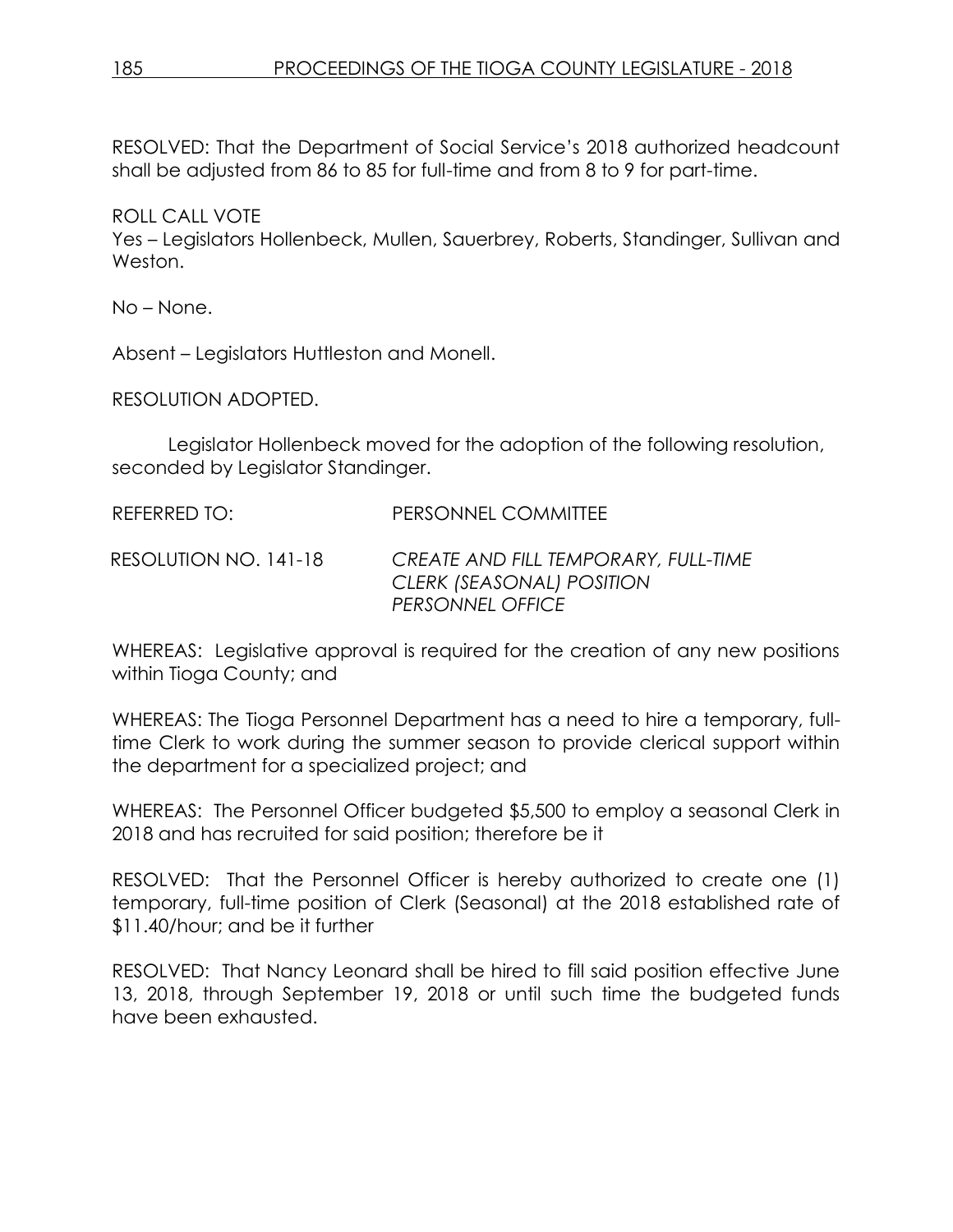Yes – Legislators Hollenbeck, Mullen, Sauerbrey, Roberts, Standinger, Sullivan and Weston.

No – None.

Absent – Legislators Huttleston and Monell.

RESOLUTION ADOPTED.

Legislator Standinger moved for the adoption of the following resolution, seconded by Legislator Sullivan.

| REFERRED TO:          | HEALTH AND HUMAN SERVICES COMMITTEE<br>PERSONNEL COMMITTEE |
|-----------------------|------------------------------------------------------------|
| RESOLUTION NO. 142-18 | <i>CREATE POSITION</i><br>DEPARTMENT OF SOCIAL SERVICES    |

WHEREAS: Legislative approval is required for the creation of any new positions within Tioga County; and

WHEREAS: There is an increased need for a Caseworker position (SG XI \$42,014- \$42,714) in the Children's Services Division due to an increase in Child Protective and Preventive caseloads of 27% over the last three years and a 18 % (15 per month) increase in hotline reports from the State Central Register over the last three years; and

WHEREAS: There will be no additional local share to the Department of Social Services budget due to the combination of a downgrade of a full time Social Services Investigator to part time and additional State and Federal revenue; therefore, be it

RESOLVED: That one (1) position of Caseworker (SG XI) is hereby created effective June 13, 2018; and be it further

RESOLVED: That the Caseworker position shall be filled according to County Policy regarding new hires; and be it further

RESOLVED: That the full-time headcount for the Department of Social Services shall be increased by one (1).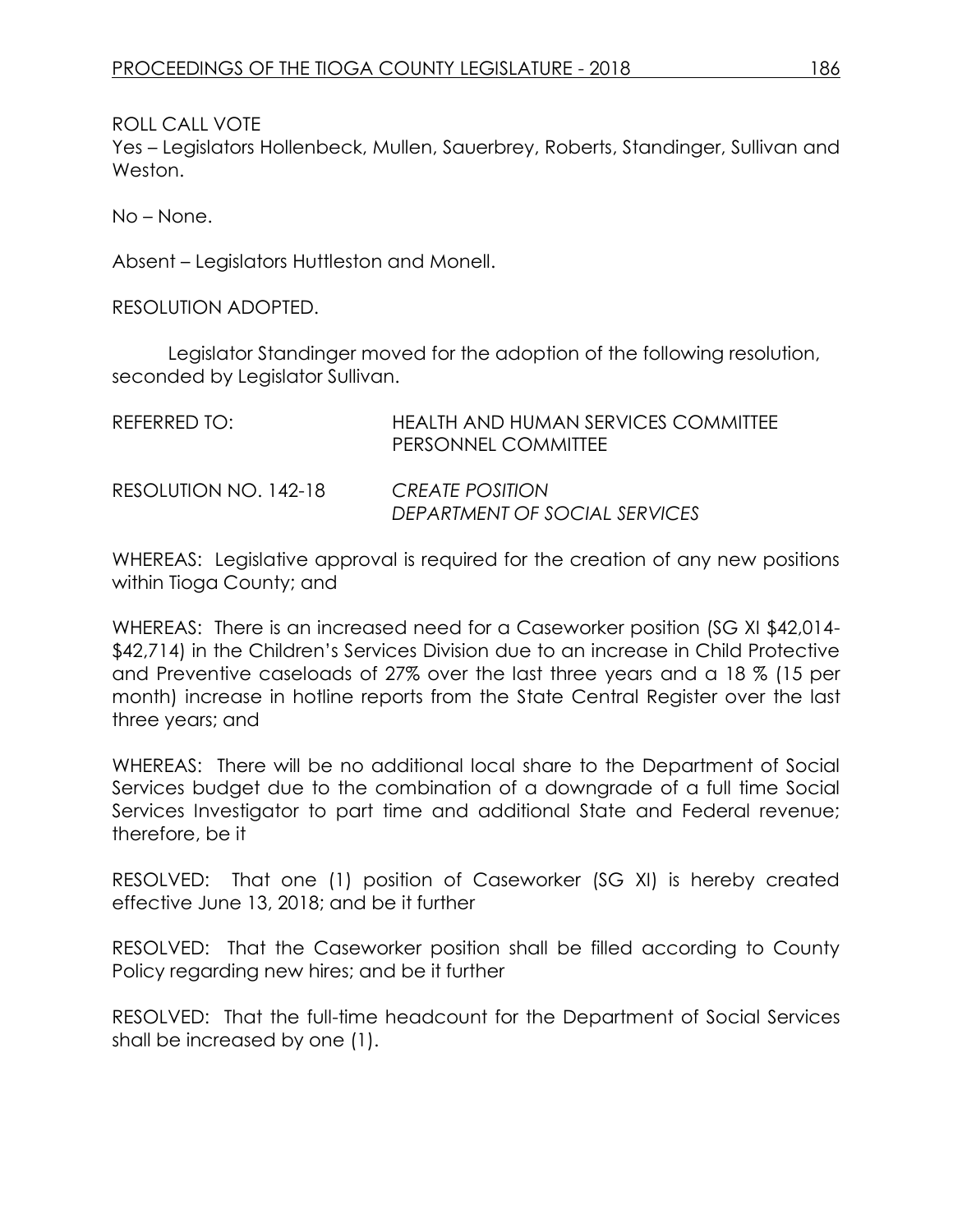Legislator Standinger spoke. "I would just like to say that this is an evaluation of the Department and the deployment of personnel, and I think it is a very worthy use of personnel, especially given the added burden of hotline reports."

Legislator Mullen spoke. "I would add that in the committee Shawn the data you brought forward absolutely pointed out the need for this and the stark realization that we are up against. Once again thank you for the good work and people are going to be served well by this position being created."

### ROLL CALL VOTE

Yes – Legislators Hollenbeck, Mullen, Sauerbrey, Roberts, Standinger, Sullivan and Weston.

No – None.

Absent – Legislators Huttleston and Monell.

RESOLUTION ADOPTED.

Legislator Hollenbeck moved for the adoption of the following resolution, seconded by Legislator Standinger.

REFERRED TO: PERSONNEL COMMITTEE ECONOMIC DEVELOPMENT & PLANNING COMMITTEE

RESOLUTION NO. 143-18 *AUTHORIZING SALARY ADJUSTMENT AND LUMP SUM COMPENSATION TO LEEANN TINNEY*

WHEREAS: The Tioga County Legislature made an adjustment to increase the base of Non-Union salary ranges effective January 1, 2016, which was greater than the salary increases granted to Non-Union staff; and

WHEREAS: This situation caused recently hired employee's salaries to fall below the base of the hiring range in 2016; and

WHEREAS: This was recently discovered and needs to be corrected as it was not right for an employee to earn less than the base; therefore be it

RESOLVED: That the Tioga County Legislature agrees to adjust Ms. Tinney's annual salary from \$77,265 to \$77,592 effective June 4, 2018; and be it further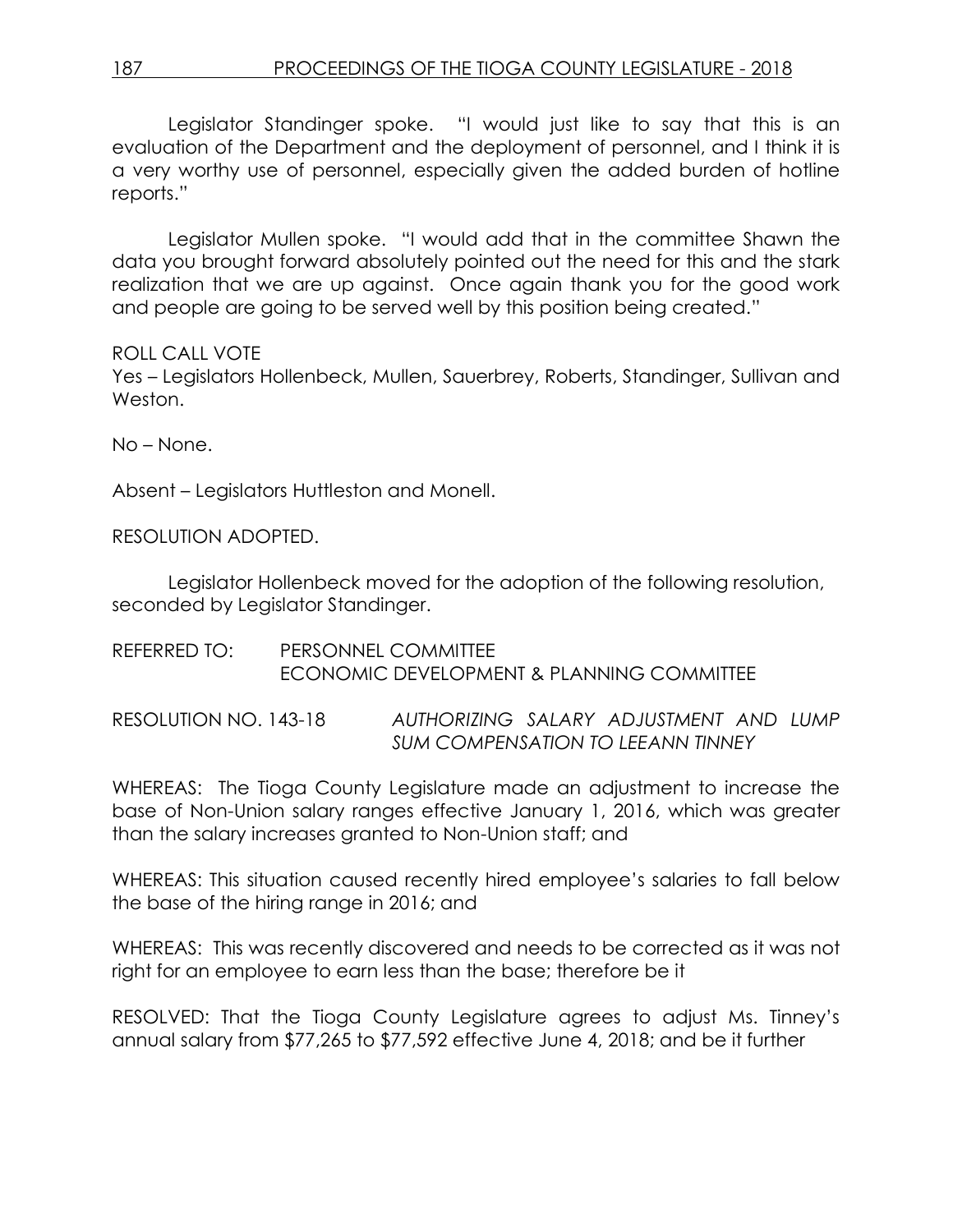RESOLVED: That the Tioga County Legislature agrees to a lump sum compensation to Ms. Tinney in the amount of \$791 to account for the lost salary between January 2016 and June 2018.

### ROLL CALL VOTE

Yes – Legislators Hollenbeck, Mullen, Sauerbrey, Roberts, Standinger, Sullivan and Weston.

No – None.

Absent – Legislators Huttleston and Monell.

RESOLUTION ADOPTED.

Legislator Standinger moved for the adoption of the following resolution, seconded by Legislator Hollenbeck.

| REFERRED TO:          | PERSONNEL COMMITTEE<br>HEALTH & HUMAN SERVICES COMMITTEE                   |
|-----------------------|----------------------------------------------------------------------------|
| RESOLUTION NO. 144-18 | AUTHORIZING SALARY ADJUSTMENT AND LUMP<br>SUM COMPENSATION TO SUSAN GRAVES |

WHEREAS: The Tioga County Legislature made an adjustment to increase the base of Non-Union salary ranges effective January 1, 2016, which was greater than the salary increases granted to Non-Union staff; and

WHEREAS: This situation caused recently hired employee's salaries to fall below the base of the hiring range in 2016; and

WHEREAS: This was recently discovered and needs to be corrected as it was not right for an employee to earn less than the base; therefore be it

RESOLVED: That the Tioga County Legislature agrees to adjust Ms. Graves' annual salary from \$30,598 to \$31,022 effective June 4, 2018; and be it further

RESOLVED: That the Tioga County Legislature agrees to a lump sum compensation to Ms. Graves in the amount of \$1,171 to account for the lost salary between January 2016 and June 2018.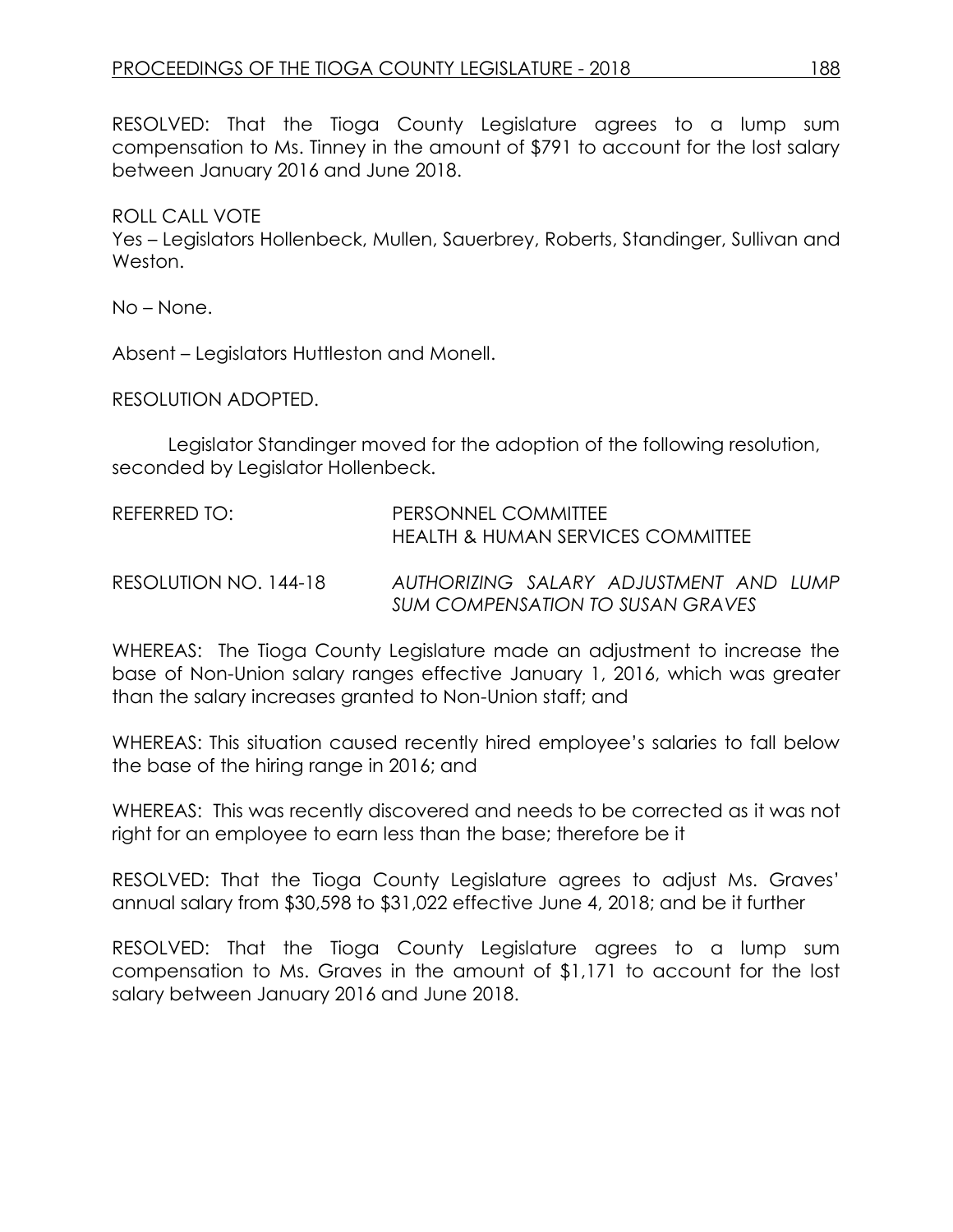Yes – Legislators Hollenbeck, Mullen, Sauerbrey, Roberts, Standinger, Sullivan and Weston.

No – None.

Absent – Legislators Huttleston and Monell.

RESOLUTION ADOPTED.

Legislator Hollenbeck moved for the adoption of the following resolution, seconded by Legislator Sullivan.

| REFERRED TO:          | PERSONNEL COMMITTEE<br><b>LEGISLATIVE WORKSESSION</b>                         |
|-----------------------|-------------------------------------------------------------------------------|
| RESOLUTION NO. 145-18 | AUTHORIZING SALARY ADJUSTMENT AND LUMP<br>SUM COMPENSATION TO RITA HOLLENBECK |

WHEREAS: The Tioga County Legislature made an adjustment to increase the base of Non-Union salary ranges effective January 1, 2015, which was greater than the salary increases granted to Non-Union staff; and

WHEREAS: This situation caused recently hired employee's salaries to fall below the base of the hiring range in 2015; and

WHEREAS: This was recently discovered and needs to be corrected as it was not right for an employee to earn less than the base; therefore be it

RESOLVED: That the Tioga County Legislature agrees to adjust Ms. Hollenbeck's annual salary from \$16,396 to \$17,209 effective June 4, 2018; and be it further

RESOLVED: That the Tioga County Legislature agrees to a lump sum compensation to Ms. Hollenbeck in the amount of \$2,420.50 to account for the lost salary between January 2015 and June 2018.

ROLL CALL VOTE

Yes – Legislators Hollenbeck, Mullen, Sauerbrey, Roberts, Standinger, Sullivan and Weston.

No – None.

Absent – Legislators Huttleston and Monell.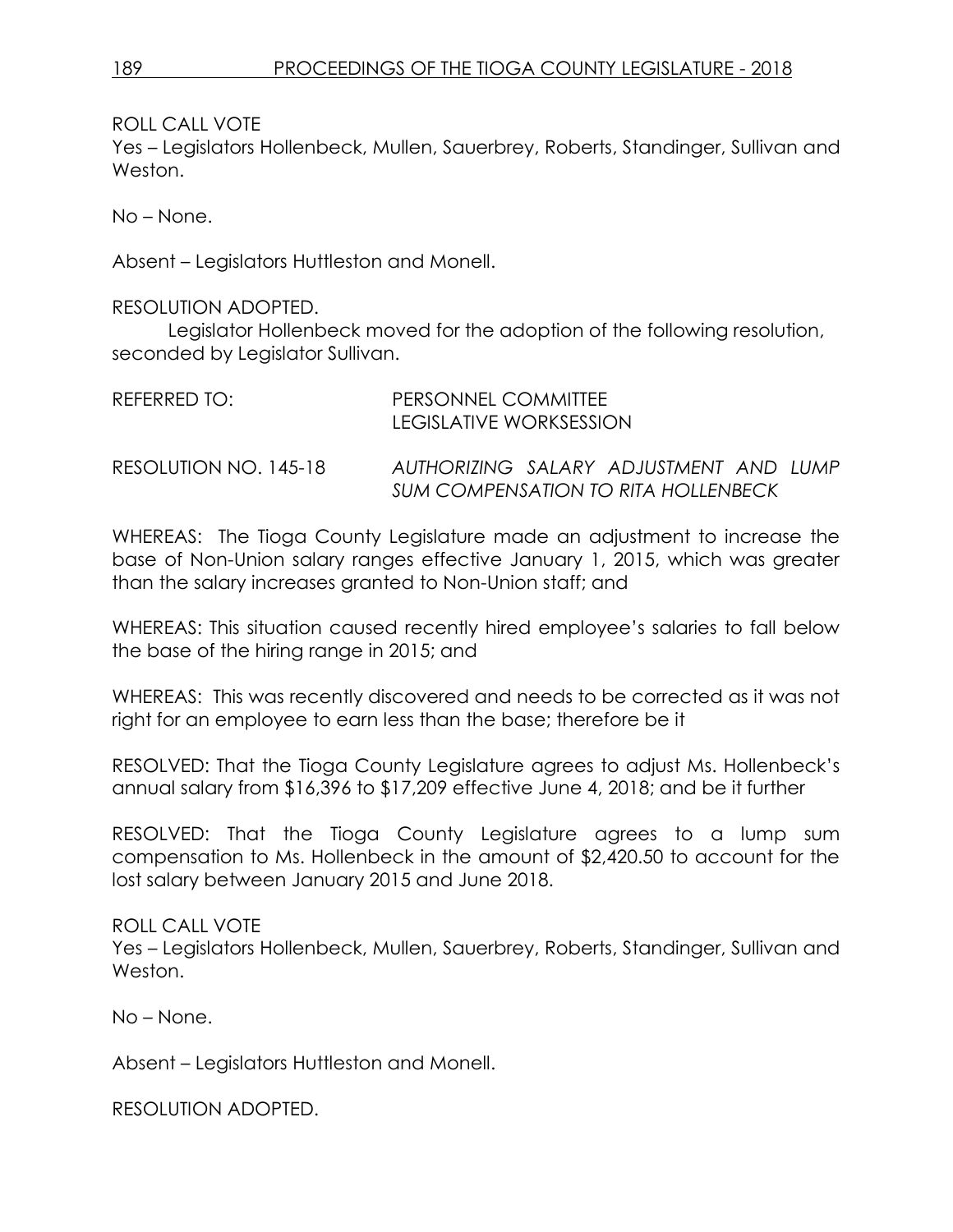Legislator Hollenbeck moved for the adoption of the following resolution, seconded by Legislator Sullivan.

| REFERRED TO:          | PERSONNEL COMMITTEE<br>FINANCE/LEGAL COMMITTEE                                        |
|-----------------------|---------------------------------------------------------------------------------------|
| RESOLUTION NO. 146-18 | AUTHORIZING SALARY ADJUSTMENT AND LUMP<br><b>SUM COMPENSATION TO WILLIAM KENVILLE</b> |

WHEREAS: The Tioga County Legislature made an adjustment to increase the base of Non-Union salary ranges effective January 1, 2016, which was greater than the salary increases granted to Non-Union staff; and

WHEREAS: This situation caused recently hired employee's salaries to fall below the base of the hiring range in 2016; and

WHEREAS: This was recently discovered and needs to be corrected as it was not right for an employee to earn less than the base; therefore be it

RESOLVED: That the Tioga County Legislature agrees to adjust Mr. Kenville's annual salary from \$27,335 to \$27,714 effective June 4, 2018; and be it further

RESOLVED: That the Tioga County Legislature agrees to a lump sum compensation to Mr. Kenville in the amount of \$1,298 to account for the lost salary between January 2016 and June 2018.

ROLL CALL VOTE Yes – Legislators Hollenbeck, Mullen, Sauerbrey, Roberts, Standinger, Sullivan and Weston.

No – None.

Absent – Legislators Huttleston and Monell.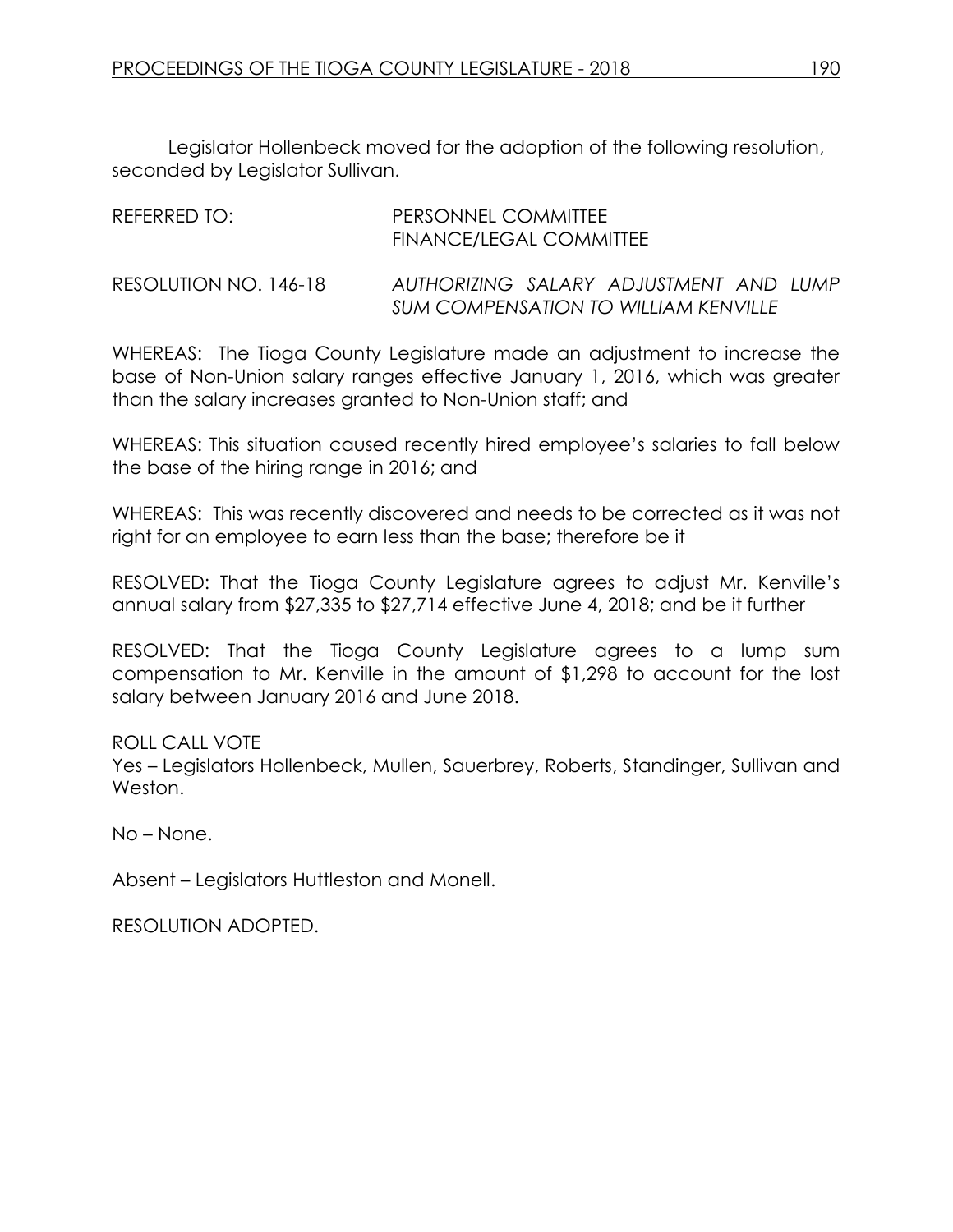Legislator Sullivan moved for the adoption of the following resolution, seconded by Legislator Weston.

| REFERRED TO:          | LEGISLATIVE WORKSESSION<br>PERSONNEL COMMITTEE |
|-----------------------|------------------------------------------------|
| RESOLUTION NO. 147-18 | STANDARD WORK DAY AND                          |

*REPORTING RESOLUTION* WHEREAS: The New York State Retirement System created new reporting

regulations in 2009 that require establishment of terms and work hours for elected and appointed officials and a resolution stating such at the onset of each term; therefore be it

RESOLVED: That the County of Tioga hereby establishes the following as standard work days for elected and appointed officials, and will report the following days worked to the New York State and Local Employees' Retirement System based on the record of activities maintained and submitted by the following officials to the Clerk of this body;

| <b>Title</b>                                   | <b>Name</b>              | <b>Standard</b><br><b>Work Day</b><br>(Hrs/day) | <b>Term</b><br><b>Begins/Ends</b> | <b>Participates</b><br><u>in</u><br>Employer's<br>Time<br>Keeping<br>System<br>(Y/N) | Days/Month<br>(based on<br>Record of<br><b>Activities</b> ) |
|------------------------------------------------|--------------------------|-------------------------------------------------|-----------------------------------|--------------------------------------------------------------------------------------|-------------------------------------------------------------|
| <b>Elected Officials</b>                       |                          |                                                 |                                   |                                                                                      |                                                             |
| District Attorney                              | Kirk Martin              | 7                                               | $01/01/18 -$<br>12/31/2021        | N                                                                                    | 31.62                                                       |
| Treasurer                                      | James<br><b>McFadden</b> | 7                                               | $01/01/18 -$<br>12/31/2021        | N                                                                                    | 22.10                                                       |
| <b>Appointed Officials</b>                     |                          |                                                 |                                   |                                                                                      |                                                             |
| 2 <sup>nd</sup> Assistant District<br>Attorney | Palmer Pelella           | 7                                               | $01/01/18 -$<br>12/31/2021        | N                                                                                    | 19.39                                                       |

I, Maureen L. Dougherty, Secretary/Clerk of the governing board of the County of Tioga, of the State of New York, do hereby certify that I have compared the foregoing with the original resolution passed by such board at a legally convened meeting held on the 12th day of June, 2018 on file as part of the minutes of such meeting, and that same is a true copy thereof and the whole of such original.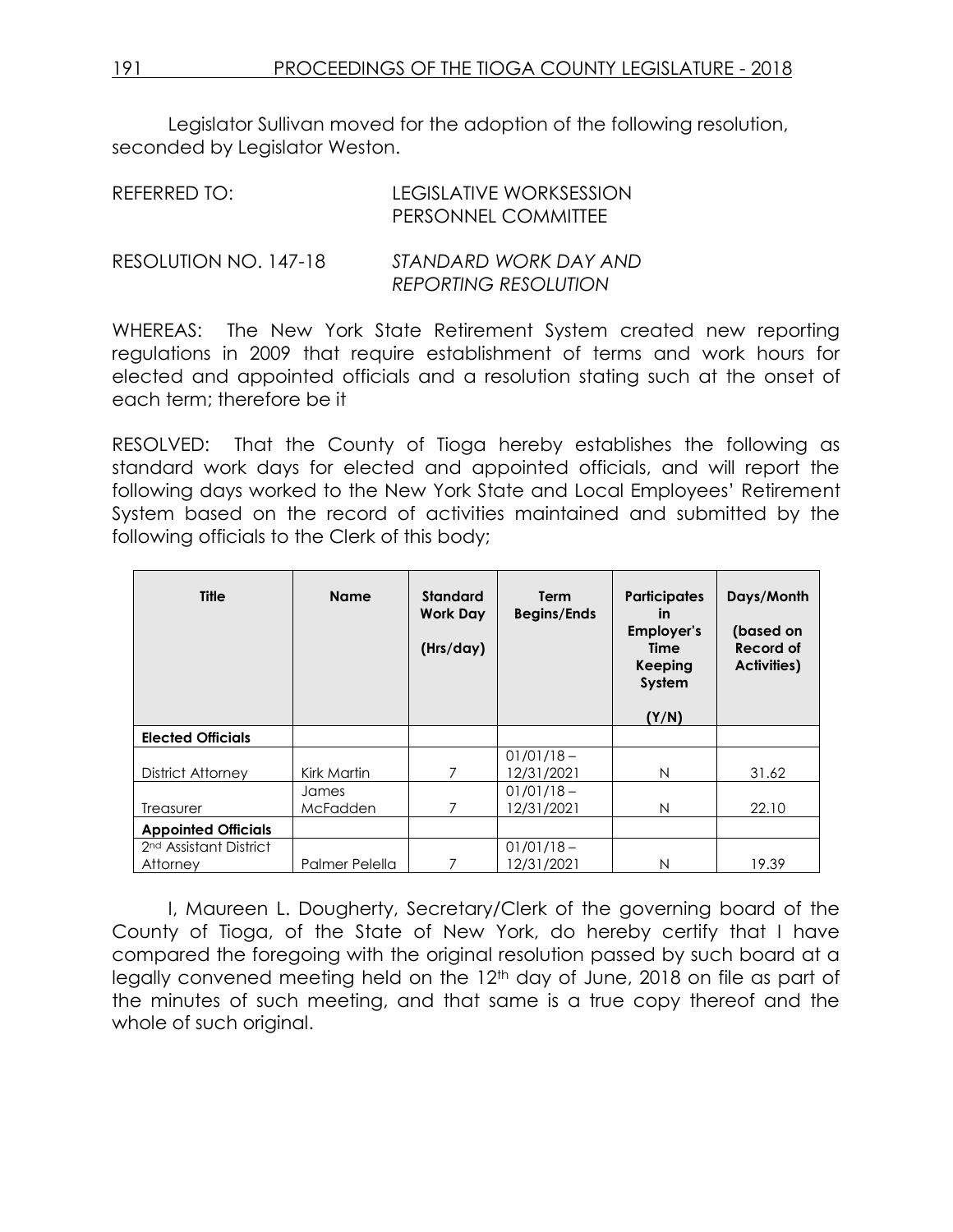IN WITNESS WHEREOF, I have hereunto set my hand and the seal of the Tioga County Legislature on this 12th day of June, 2018.

Tioga County Legislative Clerk

\_\_\_\_\_\_\_\_\_\_\_\_\_\_\_\_\_\_\_\_\_\_\_\_\_\_\_\_\_\_\_\_\_

Affidavit of Posting: I, Maureen L. Dougherty, being duly sworn, depose and say that the posting of the resolution began on June 12, 2018 and continued for at least 30 days. That the resolution was available to the public on the

□ Employer's website at [www.tiogacountyny.com](http://www.tiogacountyny.com/)

□ Official sign board at Tioga County Legislative Office.

□ Main Entrance Clerk's Office at <u>Denote Anderson</u>

ROLL CALL VOTE

Yes – Legislators Hollenbeck, Mullen, Sauerbrey, Roberts, Standinger, Sullivan and Weston.

No – None.

Absent – Legislators Huttleston and Monell.

RESOLUTION ADOPTED.

Legislator Roberts made a motion to have the following late-filed resolution considered, seconded by Legislator Sullivan and carried with Legislators Huttleston and Monell being absent.

Legislator Roberts moved for the adoption of the following resolution, seconded by Legislator Sullivan.

REFERRED TO: The public works and the public works and the public works and the public works and the public works and the public works and the public works and the public works and the public works and the public works and RESOLUTION NO. 148-18 *AWARD CONSTRUCTION DEAN CREEK ROAD BRIDGE BIN: 3334820* 

WHEREAS: Tioga County bonded for a program for rehabilitation of various bridges within the County; and

WHEREAS: Funding is available for the construction of the Dean Creek Road Bridge BIN: 3334820; and